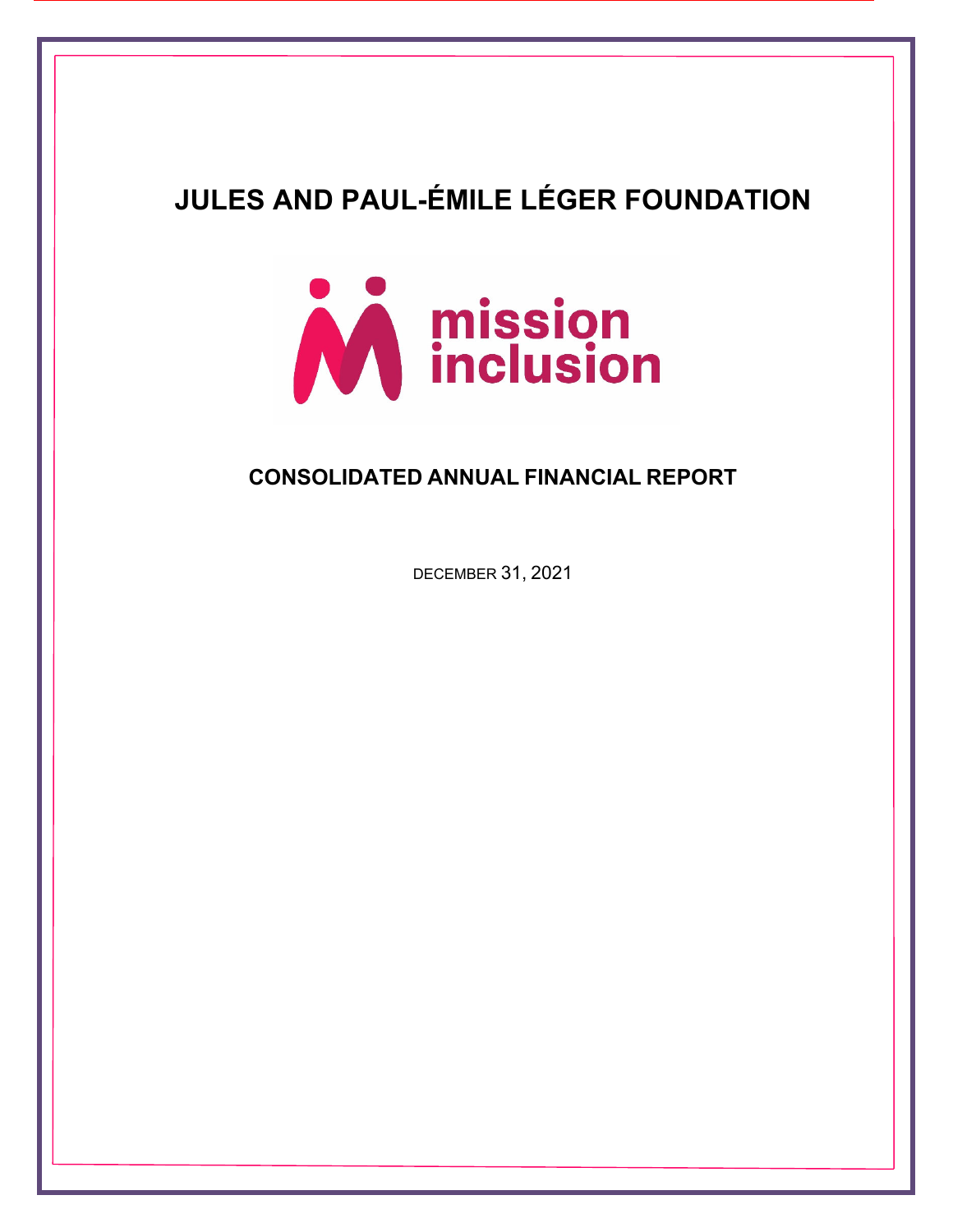## **CONSOLIDATED ANNUAL FINANCIAL REPORT**

DECEMBER 31, 2021

## **TABLE OF CONTENTS**

| <b>CONSOLIDATED STATEMENT OF REVENUE, EXPENDITURE AND FUND BALANCES 6</b> |    |
|---------------------------------------------------------------------------|----|
|                                                                           |    |
|                                                                           |    |
| <b>SUPPLEMENTARY FINANCIAL DATA:</b>                                      |    |
| <b>CONSOLIDATED STATEMENT OF REVENUE, EXPENDITURE AND FUND BALANCES</b>   | 24 |

Life Annuities Fund 25 Capital Growth Fund 26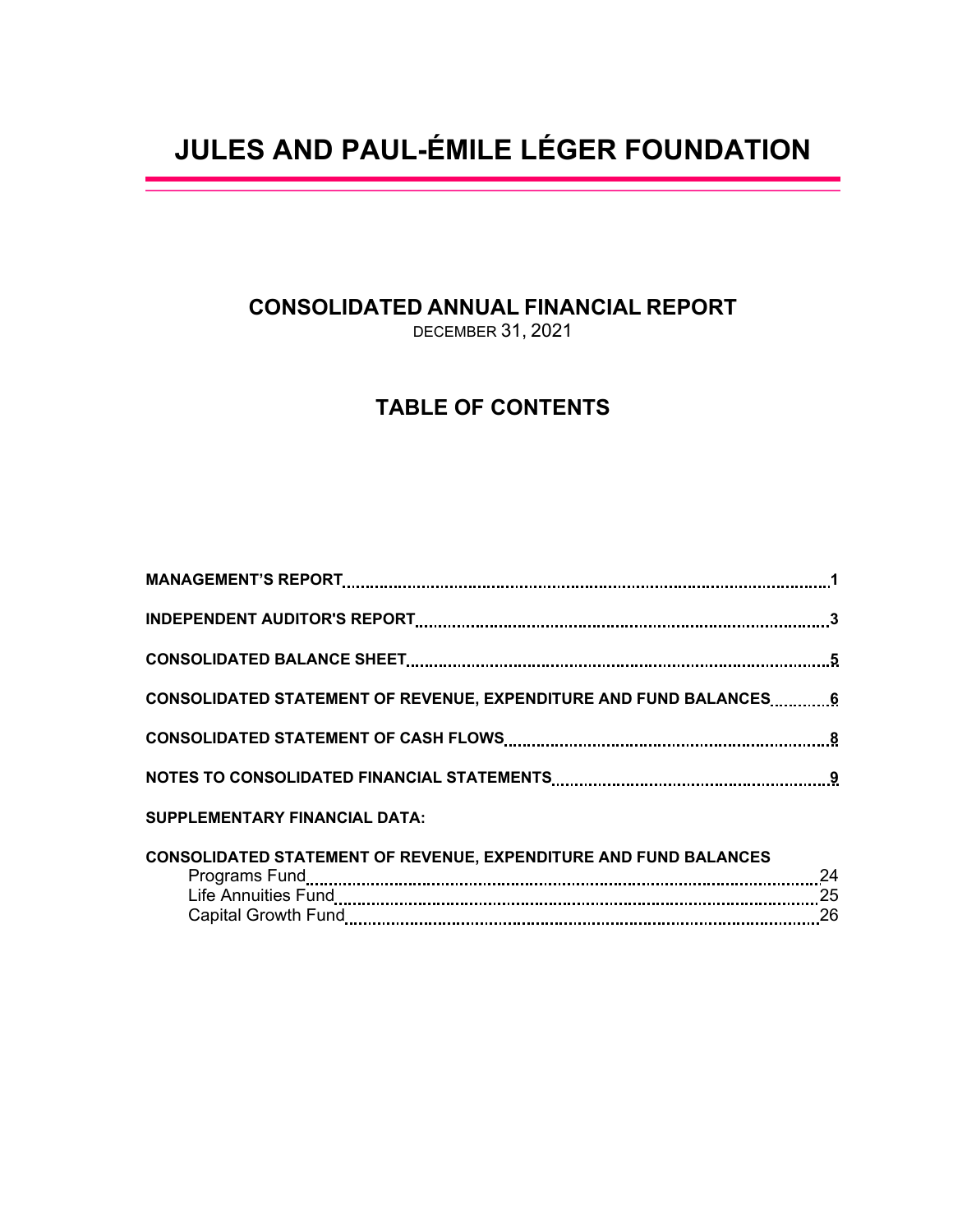## **MANAGEMENT'S REPORT**

Management is responsible for the preparation of the Foundation's consolidated financial statements. Management believes that these consolidated financial statements fairly reflect the form and substance of transactions and present fairly the Foundation's financial position and the results of its operations. The consolidated financial statements have been prepared in accordance with Canadian accounting standards for not-for-profit organizations. To record the amounts presented in the consolidated financial statements, management used the best estimates and appropriate judgements that it believes are reasonable under the circumstances in order to ensure that the consolidated financial statements are presented fairly, in all material respects.

The financial information in the Foundation's annual financial report is presented by fund to better segment its main areas of activity. The Programs Fund consolidates all of the fundamental activities that the Foundation has implemented to achieve its mission, which is to help the most deprived communities in the world to reconnect with their human dignity in a lasting, sustainable manner. This fund, however, only receives the revenue collected for the direct financing of community projects. Under these circumstances, long-term financial capacity and stability are consequently essential components in the support of these long-term commitments and represent an important contributing element. The purpose of the Capital Growth Fund is to consolidate the long-term financial-support activities. As such, proceeds from capital funding campaigns, bequests, and other long-term contributions are recorded in this fund, and the Capital Growth Fund makes annual contributions to support the operations of the programs out of the Foundation's equity that has been maintained. The Life Annuities Fund continues to distinctly report on annuity operations, providing disclosure on materiality, differentiation and inherent risks of this activity.

Annuities operations are recorded in accordance with accounting policies in force in life insurance enterprises, whose financial products include annuities. This presentation offers a better understanding to the consolidated financial statements reader as to the financial elements of these annuity operations, as well as a better understanding of their performance and inherent risks. The Management Committee mandates independent actuaries to evaluate these operations' liabilities. The most recent independent valuation of the actuarial liability was done as at December 31, 2020. The next valuation is scheduled for December 31, 2022.

In furtherance of the integrity and objectivity of data in the consolidated financial statements, management has put in place internal control systems for the Foundation and its subsidiaries. Management believes that the internal controls provide reasonable assurance that financial data are reliable and form a proper basis for the preparation of the financial statements, and that the assets are properly accounted for and safeguarded.

The Board of Directors delegates the management of the investments to the Investment Committee, which acts as trustee for the participants. The Investment Committee sees to a prudent and effective management of the Foundation's assets and to the preparation of a written investment policy that takes into consideration its characteristics and own financial obligations. This Committee recommends the investment managers and defines their mandates and objectives. It also recommends the trustee. Furthermore, twice a year, it performs an analysis of the assets distribution and an assessment of the portfolio's financial yield and the manager's performance based on data provided by an independent valuator.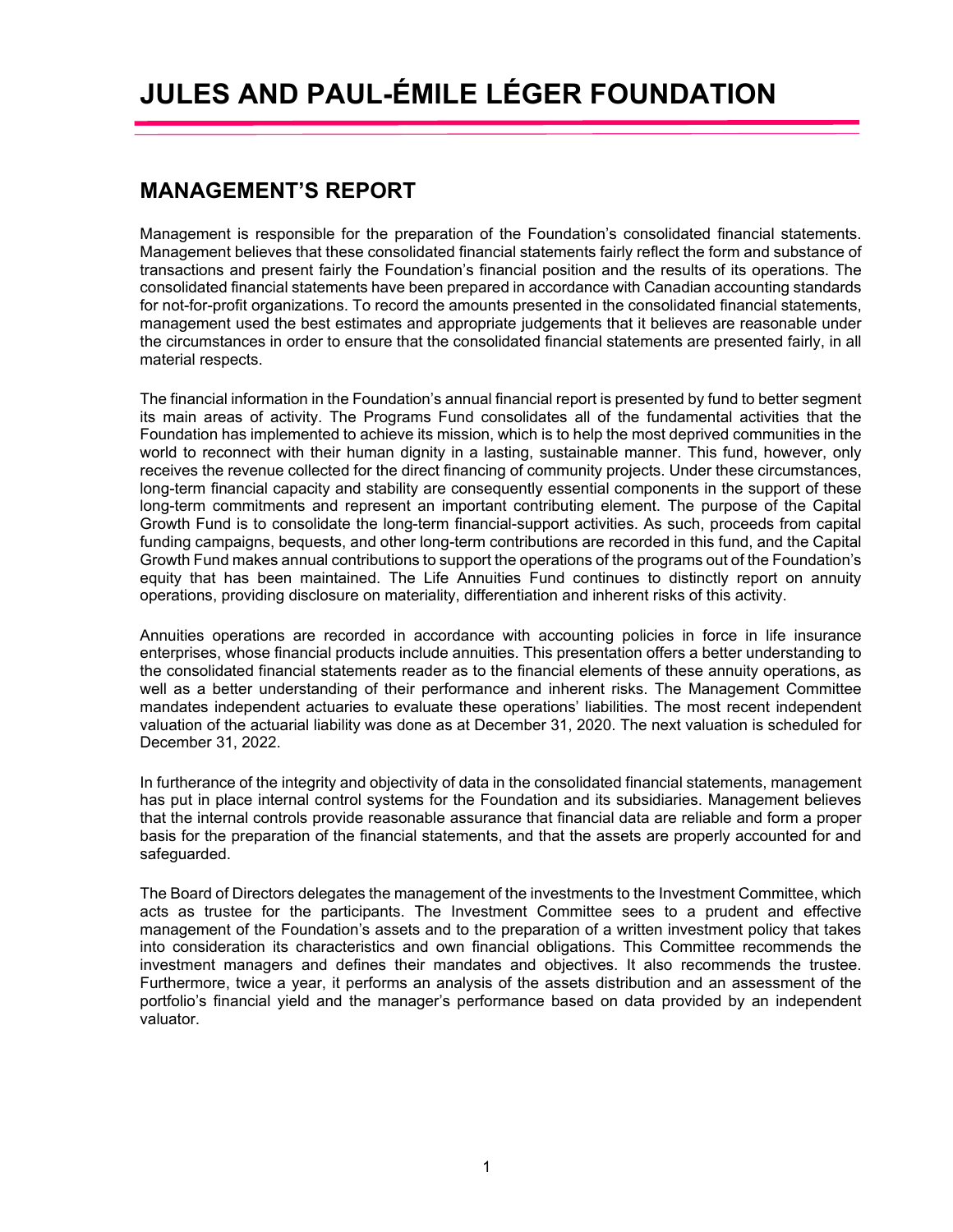### **MANAGEMENT'S REPORT** *(continued)*

The Board of Directors carries out its responsibility regarding the consolidated financial statements included in this Annual Report on an ongoing basis notably through its Audit and Risk Management Committee, composed in majority of members that are independent of the executive team. The Audit and Risk Management Committee meets with the independent auditor both before and after the audit; the Committee reviews the Foundation's audited consolidated financial statements and formulates the appropriate recommendations to the Board of Directors.

Deloitte LLP, the independent auditor of the Foundation whose audit report follows, has audited the Foundation's consolidated financial statements in accordance with Canadian auditing standards. Its audit provides an objective and independent review of the fair presentation of the financial position and the results of the Foundation's operations in accordance with Canadian accounting standards for not-for-profit organizations.

Management believes that its management of the Foundation's financial risks is adequate and that its long-term financial stability is well-assured. As at December 31, 2021, the available balance of the Programs Fund, which serves as the working capital of the Foundation, represents 31.2% of the fund's operations or approximately four months of activities. During the year, the Capital Growth Fund made a contribution of \$3,468,147 to support the programs, the equivalent of 32.6% of total expenditures. At yearend, the balance of the Capital Growth Fund was \$33,240,182 which is almost eight times the annual contribution made to the Programs Fund. There was a surplus of \$252,388 during the year in annuities operations. The provision for future benefits, actualized according to the parameters established by Aon Consulting Inc.'s actuarial valuation as at December 31, 2020, decreased by \$1,799,855 compared to last year. The discretionary balance of the Capital Growth Fund consisted of an additional hedge of 164% of the provision for future benefits.

Amdré Double

ht Vent

André Dufour Richard Veenstra Vincent Dostie **President Executive Director Arrival Executive Director Arrival Execution** 

Vincent Datie

Montreal, Canada May 4, 2022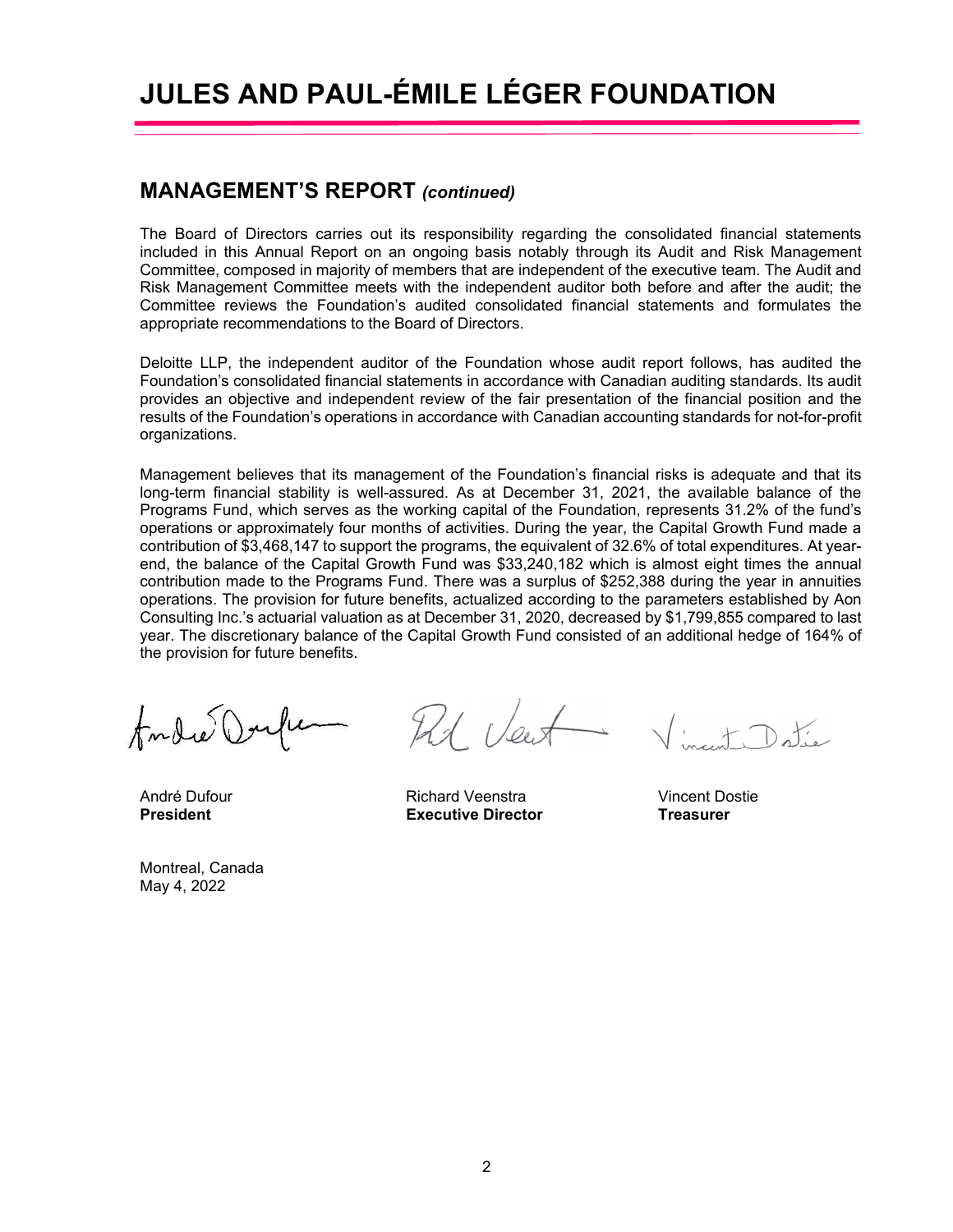# Deloitte.

Deloitte LLP La Tour Deloitte 1190 Avenue des Canadiens-de-Montréal Suite 500 Montreal QC H3B 0M7 Canada

Tel: 514-393-7115 Fax: 514-390-4116 www.deloitte.ca

## **Independent Auditor's Report**

To the Members of the Jules and Paul-Émile Léger Foundation

### **Opinion**

We have audited the consolidated financial statements of the Jules and Paul-Émile Léger Foundation (the "Foundation"), which comprise the consolidated balance sheet as at December 31, 2021, and the consolidated statements of revenue, expenditure and fund balances and cash flows for the year then ended, and notes to the consolidated financial statements, including a summary of significant accounting policies (collectively referred to as the "consolidated financial statements").

In our opinion, the accompanying consolidated financial statements present fairly, in all material respects, the financial position of the Foundation as at December 31, 2021, and the results of its operations and its cash flows for the year then ended in accordance with Canadian accounting standards for not-for-profit organizations (ASNPO).

#### **Basis for Opinion**

We conducted our audit in accordance with Canadian generally accepted auditing standards ("Canadian GAAS"). Our responsibilities under those standards are further described in the *Auditor's Responsibilities for the Audit of the Consolidated Financial Statements* section of our report. We are independent of the Foundation in accordance with the ethical requirements that are relevant to our audit of the consolidated financial statements in Canada, and we have fulfilled our other ethical responsibilities in accordance with these requirements. We believe that the audit evidence we have obtained is sufficient and appropriate to provide a basis for our opinion.

#### **Responsibilities of Management and Those Charged with Governance for the Consolidated Financial Statements**

Management is responsible for the preparation and fair presentation of the consolidated financial statements in accordance with ASNPO, and for such internal control as management determines is necessary to enable the preparation of consolidated financial statements that are free from material misstatement, whether due to fraud or error.

In preparing the consolidated financial statements, management is responsible for assessing the Foundation's ability to continue as a going concern, disclosing, as applicable, matters related to going concern and using the going concern basis of accounting unless management either intends to liquidate the Foundation or to cease operations, or has no realistic alternative but to do so.

Those charged with governance are responsible for overseeing the Foundation's financial reporting process.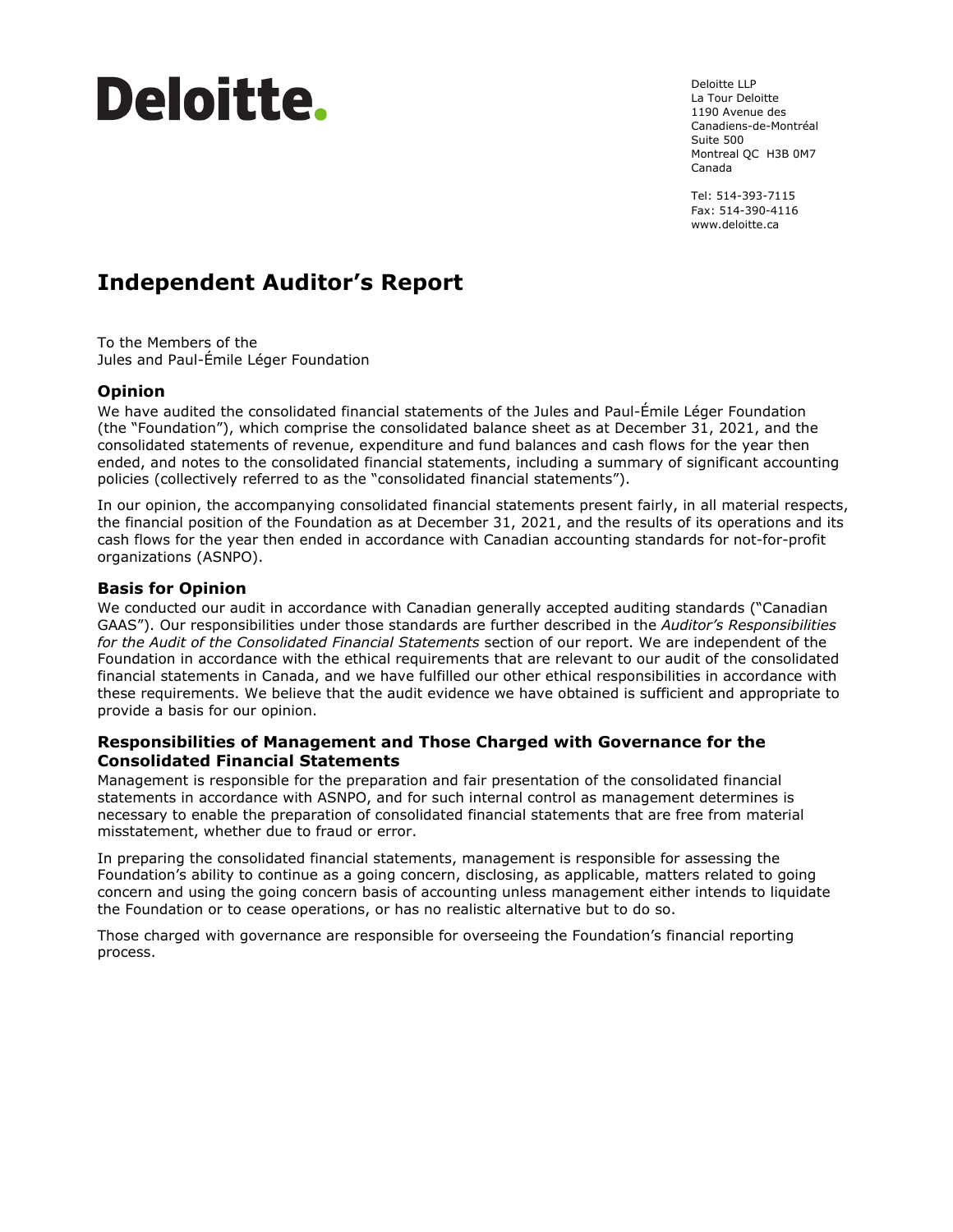#### **Auditor's Responsibilities for the Audit of the Consolidated Financial Statements**

Our objectives are to obtain reasonable assurance about whether the consolidated financial statements as a whole are free from material misstatement, whether due to fraud or error, and to issue an auditor's report that includes our opinion. Reasonable assurance is a high level of assurance, but is not a guarantee that an audit conducted in accordance with Canadian GAAS will always detect a material misstatement when it exists. Misstatements can arise from fraud or error and are considered material if, individually or in the aggregate, they could reasonably be expected to influence the economic decisions of users taken on the basis of these consolidated financial statements.

As part of an audit in accordance with Canadian GAAS, we exercise professional judgment and maintain professional skepticism throughout the audit. We also:

- Identify and assess the risks of material misstatement of the consolidated financial statements, whether due to fraud or error, design and perform audit procedures responsive to those risks, and obtain audit evidence that is sufficient and appropriate to provide a basis for our opinion. The risk of not detecting a material misstatement resulting from fraud is higher than for one resulting from error, as fraud may involve collusion, forgery, intentional omissions, misrepresentations, or the override of internal control.
- Obtain an understanding of internal control relevant to the audit in order to design audit procedures that are appropriate in the circumstances, but not for the purpose of expressing an opinion on the effectiveness of the Foundation's internal control.
- Evaluate the appropriateness of accounting policies used and the reasonableness of accounting estimates and related disclosures made by management.
- Conclude on the appropriateness of management's use of the going concern basis of accounting and, based on the audit evidence obtained, whether a material uncertainty exists related to events or conditions that may cast significant doubt on the Foundation's ability to continue as a going concern. If we conclude that a material uncertainty exists, we are required to draw attention in our auditor's report to the related disclosures in the consolidated financial statements or, if such disclosures are inadequate, to modify our opinion. Our conclusions are based on the audit evidence obtained up to the date of our auditor's report. However, future events or conditions may cause the Foundation to cease to continue as a going concern.
- Evaluate the overall presentation, structure and content of the consolidated financial statements, including the disclosures, and whether the consolidated financial statements represent the underlying transactions and events in a manner that achieves fair presentation.

We communicate with those charged with governance regarding, among other matters, the planned scope and timing of the audit and significant audit findings, including any significant deficiencies in internal control that we identify during our audit.

Deloitte LLP

May 17, 2022

 $\mathcal{L}=\{L_1,\ldots,L_n\}$  , we can also the set of the set of the set of the set of the set of the set of the set of the set of the set of the set of the set of the set of the set of the set of the set of the set of the set of <sup>1</sup> CPA auditor, public accountancy permit No. A120628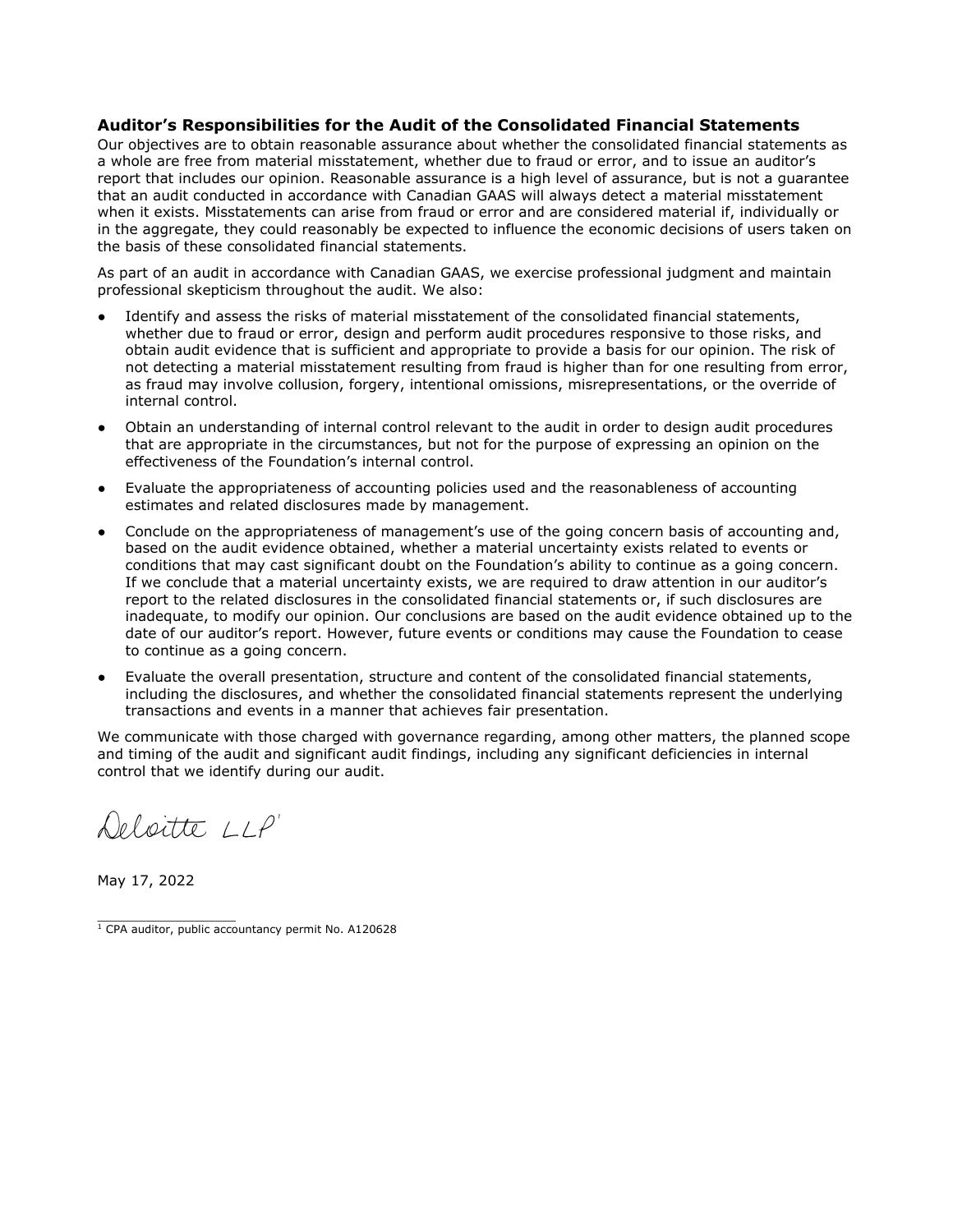## **Consolidated Balance Sheet**

| As at December 31                          |                 |                          |             | 2021         | 2020       |
|--------------------------------------------|-----------------|--------------------------|-------------|--------------|------------|
|                                            |                 | Life                     | Capital     |              |            |
|                                            | <b>Programs</b> | <b>Annuities</b>         | Growth      |              |            |
|                                            | <b>Fund</b>     | <b>Fund</b>              | <b>Fund</b> | <b>Total</b> | Total      |
|                                            | \$              | \$                       | \$          | \$           | \$         |
| <b>Assets</b>                              |                 |                          |             |              |            |
| Cash                                       | 1,083,335       |                          |             | 1,083,335    | 1,287,994  |
| Receivables                                | 185,636         | 1,709                    |             | 187,345      | 113,893    |
| Interfund advances receivable*             |                 | 728,148*                 |             |              |            |
| Prepaid expenses                           | 106,680         |                          |             | 106,680      | 110,131    |
| Other assets                               | 56,705          |                          |             | 56,705       | 35,907     |
|                                            | 1,432,356       | 729,857                  |             | 1,434,065    | 1,547,925  |
| Investments (note 3)                       | 3,642,897       | 13,519,139               | 33,695,049  | 50,857,085   | 48,239,917 |
| Capital assets (note 4)                    | 71,958          |                          |             | 71,958       | 109,366    |
|                                            | 5, 147, 211     | 14,248,996               | 33,695,049  | 52,363,108   | 49,897,208 |
|                                            |                 |                          |             |              |            |
| <b>Liabilities</b>                         |                 |                          |             |              |            |
| Accounts payable and accrued liabilities   | 460,555         | 277,500                  |             | 738,055      | 995,811    |
| Interfund advances payable*                | 724,781*        |                          | 3,367*      |              |            |
| Deferred contributions from governments    |                 |                          |             |              |            |
| (note 5)                                   | 576,654         |                          |             | 576,654      | 1,030,256  |
| Deferred contributions from the public and |                 |                          |             |              |            |
| organizations (note 5)                     | 58,932          |                          | 451,500     | 510,432      | 824,770    |
|                                            | 1,820,922       | 277,500                  | 454,867     | 1,825,141    | 2,850,837  |
| Provision for future benefits (note 6)     |                 | 13,971,496               |             | 13,971,496   | 15,771,351 |
|                                            | 1,820,922       | 14,248,996               | 454,867     | 15,796,637   | 18,622,188 |
| Commitments (note 14)                      |                 |                          |             |              |            |
| <b>Fund balances</b>                       |                 |                          |             |              |            |
| Invested in capital assets                 | 71,958          |                          |             | 71,958       | 109,366    |
| Permanently restricted (note 7)            |                 |                          | 10,330,656  | 10,330,656   | 8,915,344  |
| Restricted by management                   |                 |                          | 22,909,526  | 22,909,526   | 19,234,567 |
| Unrestricted                               | 3,254,331       |                          |             | 3,254,331    | 3,015,743  |
|                                            | 3,326,289       | $\overline{\phantom{0}}$ | 33,240,182  | 36,566,471   | 31,275,020 |
|                                            | 5,147,211       | 14,248,996               | 33,695,049  | 52,363,108   | 49,897,208 |
|                                            |                 |                          |             |              |            |

\* These amounts do not appear in the total column because they cancel each other out.

The accompanying notes are an integral part of the consolidated financial statements.

On behalf of the Board,<br>for lee Doufle

incent Datie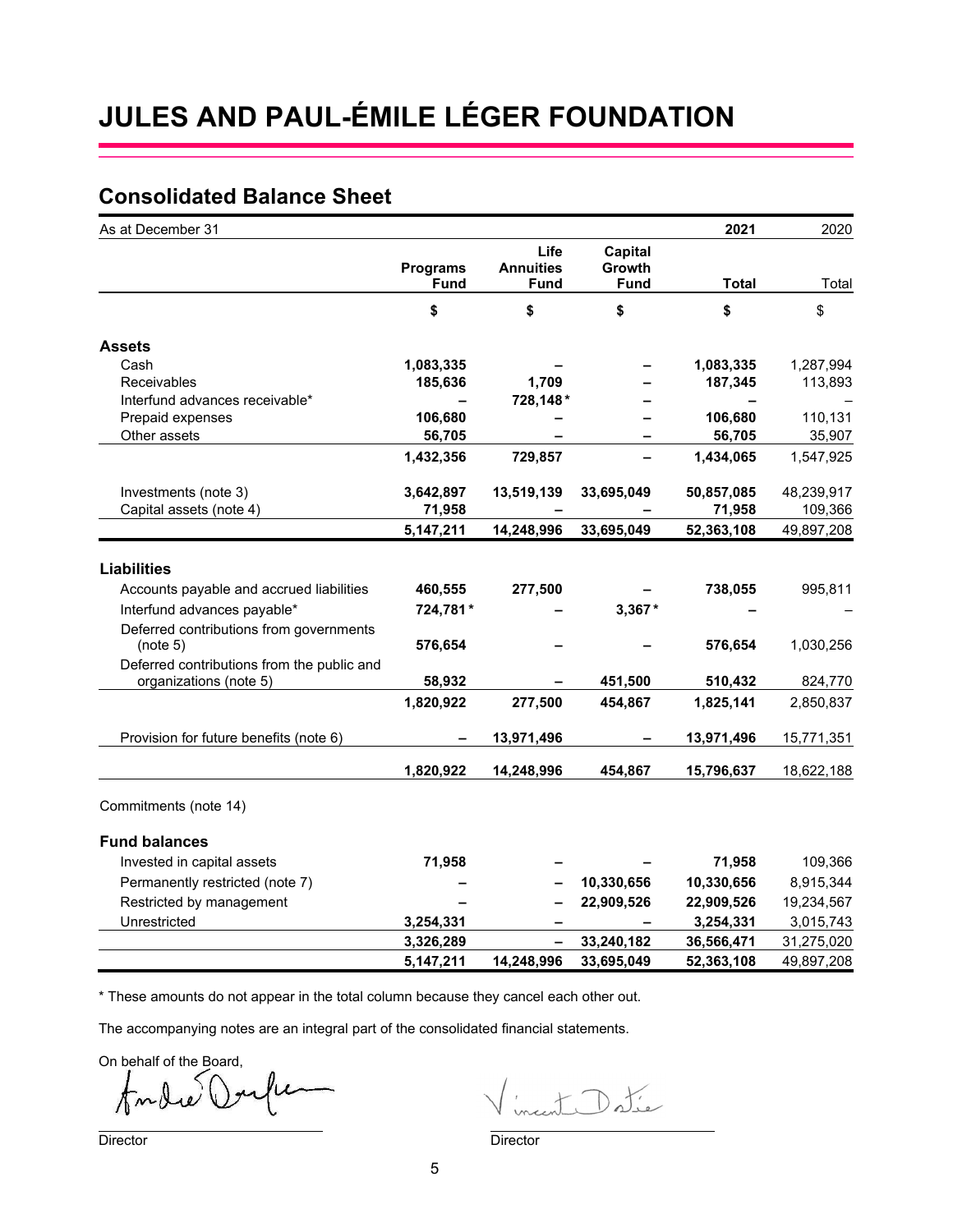## **Consolidated Statement of Revenue, Expenditure and Fund Balances**

| Year ended December 31                                         |                 |                  |               | 2021         | 2020        |
|----------------------------------------------------------------|-----------------|------------------|---------------|--------------|-------------|
|                                                                |                 | Life             | Capital       |              |             |
|                                                                | <b>Programs</b> | <b>Annuities</b> | <b>Growth</b> |              |             |
|                                                                | <b>Fund</b>     | <b>Fund</b>      | <b>Fund</b>   | <b>Total</b> | Total       |
|                                                                | \$              | \$               | \$            | \$           | \$          |
| <b>Revenue</b>                                                 |                 |                  |               |              |             |
| Canadian government                                            | 3,846,165       |                  |               | 3,846,165    | 4,623,713   |
| Québec government                                              | 499,006         |                  |               | 499,006      | 98,989      |
| Public and organizations:                                      |                 |                  |               |              |             |
| Donations                                                      | 2,305,402       |                  | 63,798        | 2,369,200    | 2,006,226   |
| <b>Bequests</b>                                                |                 |                  | 3,203,476     | 3,203,476    | 1,933,246   |
| Investments (note 8)                                           | 726,799         | (364, 749)       | 5,554,515     | 5,916,565    | 5,607,013   |
| Annuities contracted                                           |                 | 634,777          |               | 634,777      | 938,246     |
|                                                                | 7,377,372       | 270,028          | 8,821,789     | 16,469,189   | 15,207,433  |
|                                                                |                 |                  |               |              |             |
| <b>Expenditure (note 9)</b>                                    |                 |                  |               |              |             |
| Programs (note 10)                                             | 8,630,106       |                  |               | 8,630,106    | 8,245,515   |
| Promotion and                                                  |                 |                  |               |              |             |
| communication                                                  | 1,226,351       | 63,478           | 326,729       | 1,616,558    | 1,674,856   |
| Administration                                                 | 787,882         | 74,134           | 150,479       | 1,012,495    | 1,119,395   |
| Life insurance premiums                                        |                 |                  | 38,551        | 38,551       | 33,161      |
| Annuities paid                                                 |                 | 1,679,883        |               | 1,679,883    | 1,821,932   |
| Change in provision for                                        |                 |                  |               |              |             |
| future benefits (note 6)                                       |                 | (1,799,855)      |               | (1,799,855)  | (3,257,299) |
| Change in assumptions and                                      |                 |                  |               |              |             |
| methodology (note 6)                                           | 10,644,339      | 17,640           | 515,759       | 11,177,738   | 1,238,000   |
|                                                                |                 |                  |               |              | 10,875,560  |
| (Deficiency) excess of revenue                                 |                 |                  |               |              |             |
| over expenditure                                               | (3, 266, 967)   | 252,388          | 8,306,030     | 5,291,451    | 4,331,873   |
|                                                                |                 |                  |               |              |             |
| Transfer of the Life Annuities<br>Fund's current year's excess |                 |                  |               |              |             |
| to the Capital Growth Fund                                     |                 | (252, 388)       | 252,388       |              |             |
|                                                                |                 |                  |               |              |             |
| Transfer from the Capital Growth                               |                 |                  |               |              |             |
| Fund to the Programs Fund                                      |                 |                  |               |              |             |
| for the funding of current<br>operations                       | 3,468,147       |                  | (3,468,147)   |              |             |
|                                                                |                 |                  |               |              |             |
| <b>Change in Fund Balances due</b>                             |                 |                  |               |              |             |
| to current year operations                                     | 201,180         |                  | 5,090,271     | 5,291,451    | 4,331,873   |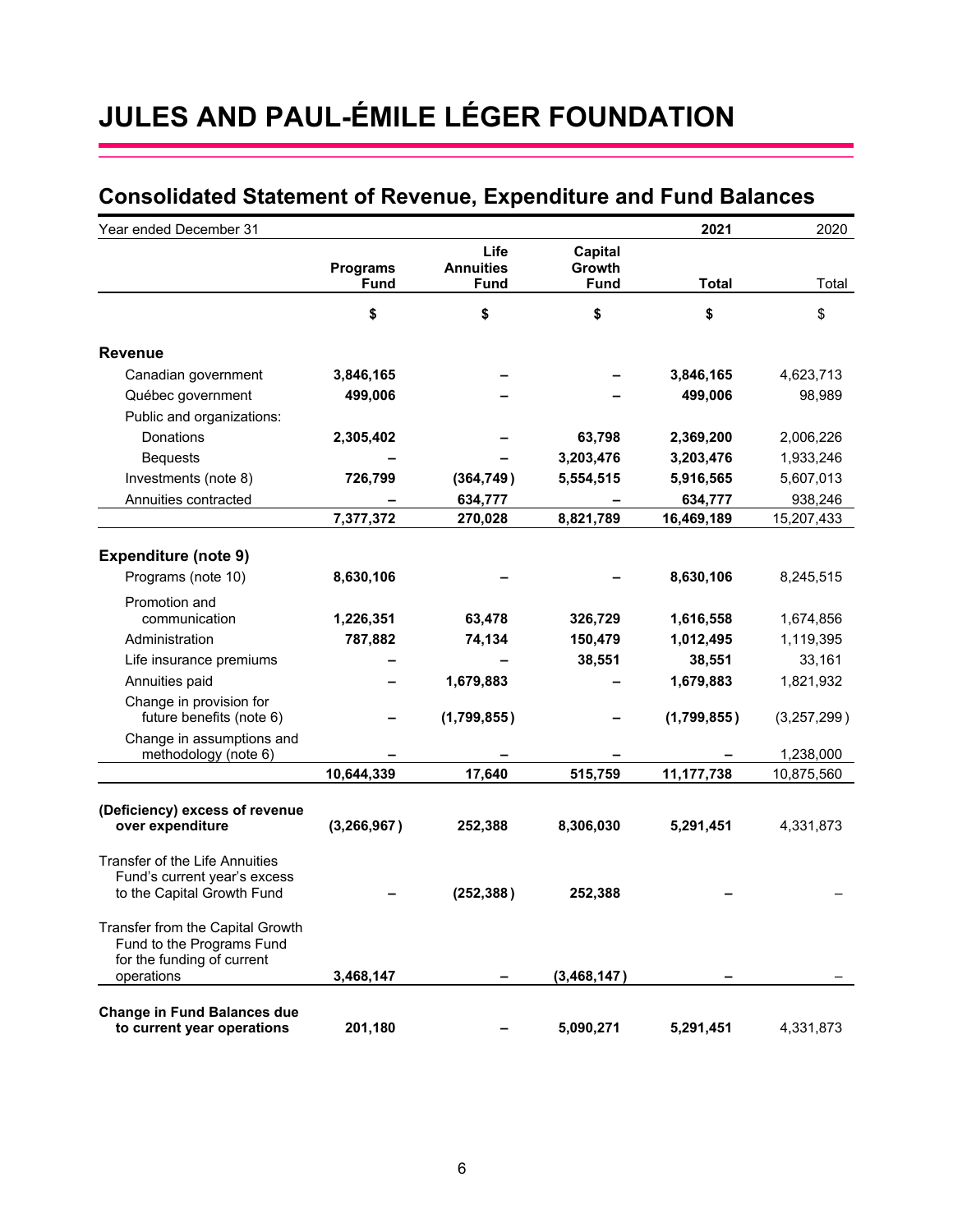### **Consolidated Statement of Revenue, Expenditure and Fund Balances**  *(continued)*

| Year ended December 31                                                                                                    |                                |                                         |                                         | 2021                    | 2020                    |
|---------------------------------------------------------------------------------------------------------------------------|--------------------------------|-----------------------------------------|-----------------------------------------|-------------------------|-------------------------|
|                                                                                                                           | <b>Programs</b><br><b>Fund</b> | Life<br><b>Annuities</b><br><b>Fund</b> | Capital<br><b>Growth</b><br><b>Fund</b> | <b>Total</b>            | Total                   |
|                                                                                                                           | \$                             | \$                                      | \$                                      | \$                      | \$                      |
| Carried forward from previous page                                                                                        | 201,180                        |                                         | 5,090,271                               | 5,291,451               | 4,331,873               |
| Fund Balances at beginning of year                                                                                        | 3,125,109                      |                                         | 28,149,911                              | 31,275,020              | 26,943,147              |
| Fund Balances at end of year                                                                                              | 3,326,289                      |                                         | 33,240,182                              | 36,566,471              | 31,275,020              |
| Represented by:<br>Fund Balance invested in<br>capital assets                                                             | 71,958                         |                                         |                                         | 71,958                  | 109,366                 |
| Fund Balance permanently<br>restricted (note 7)                                                                           |                                |                                         | 10,330,656                              | 10,330,656              | 8,915,344               |
| Fund Balance restricted by<br>management to provide for<br>continuity and sustained<br>long-term funding of<br>endeavours |                                |                                         | 22,909,526                              | 22,909,526              | 19,234,567              |
| Fund Balance available for<br>funding working capital and<br>program commitments                                          | 3,254,331<br>3,326,289         |                                         | 33,240,182                              | 3,254,331<br>36,566,471 | 3,015,743<br>31,275,020 |

The accompanying notes are an integral part of the consolidated financial statements.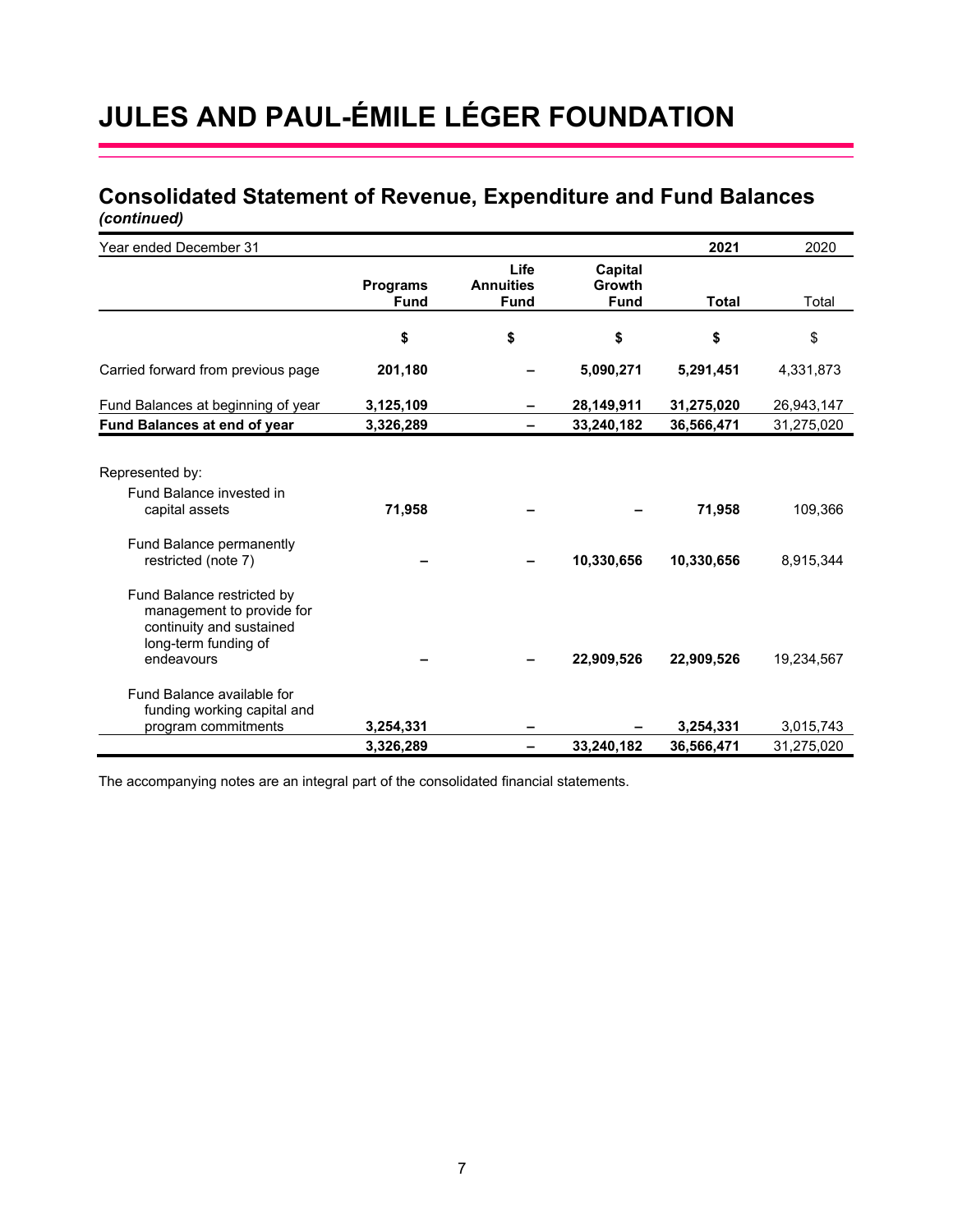## **Consolidated Statement of Cash Flows**

| Year ended December 31                              | 2021        | 2020        |
|-----------------------------------------------------|-------------|-------------|
|                                                     | \$          | \$          |
| <b>Operating Activities</b>                         |             |             |
| Programs Fund                                       |             |             |
| Deficiency of revenue over expenditure              | (3,266,967) | (3,373,731) |
| Non-cash items:                                     |             |             |
| Amortization of capital assets                      | 52,200      | 45,152      |
| Increase in fair value of investments               | (551, 163)  | (433, 265)  |
| Net change in deferred contributions                | (767, 940)  | (806, 473)  |
| Net change in other non-cash assets and liabilities | 459,700     | (646, 923)  |
|                                                     | (4,074,170) | (5,215,240) |
| Life Annuities Fund                                 |             |             |
| Excess of revenue over expenditure                  | 252,388     | 3,256,735   |
| Non-cash items:                                     |             |             |
| Change in provision for future benefits             | (1,799,855) | (3,257,299) |
| Change in assumptions and methodology               |             | 1,238,000   |
| Decrease (increase) in fair value of investments    | 710,802     | (1,758,210) |
| Net change in other non-cash assets and liabilities | (807, 205)  | (2,934,169) |
|                                                     | (1,643,870) | (3,454,943) |
| Capital Growth Fund                                 |             |             |
| Excess of revenue over expenditure                  | 8,306,030   | 4,448,869   |
| Non-cash item:                                      |             |             |
| Increase in fair value of investments               | (4,424,068) | (1,959,074) |
| Net change in other non-cash assets and liabilities | (1,050)     | 3,715,288   |
|                                                     | 3,880,912   | 6,205,083   |
|                                                     | (1,837,128) | (2,465,100) |
| <b>Investing Activities</b>                         |             |             |
| Programs Fund                                       |             |             |
| Net sales of investments                            | 416,156     | 1,548,010   |
| Acquisition of capital assets                       | (14, 792)   | (68, 624)   |
| <b>Life Annuities Fund</b>                          |             |             |
| Net sales of investments                            | 1,896,258   | 6,711,678   |
| Capital Growth Fund                                 |             |             |
| Net purchases of investments                        | (665, 153)  | (5,890,035) |
|                                                     | 1,632,469   | 2,301,029   |
| Net decrease in cash                                | (204, 659)  | (164, 071)  |
| Cash at beginning of year                           | 1,287,994   | 1,452,065   |
| Cash at end of year                                 | 1,083,335   | 1,287,994   |

The accompanying notes are an integral part of the consolidated financial statements.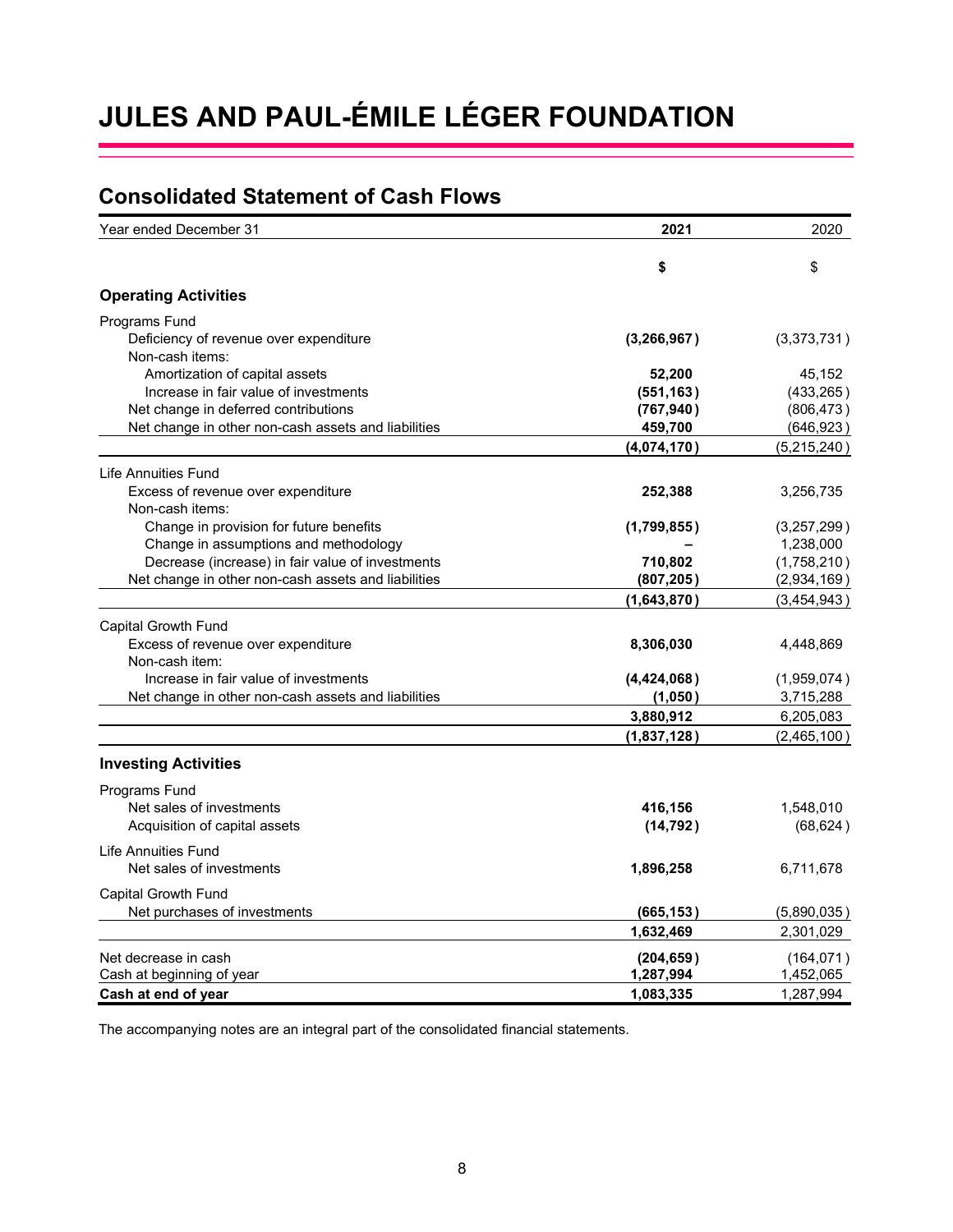## **Notes to Consolidated Financial Statements**

December 31, 2021

### **1. Status and nature of activities**

Jules and Paul-Émile Léger Foundation (the "Foundation") is a not-for-profit corporation, incorporated under a special Law of the Parliament of Canada, enacted December 18, 1981. The Foundation's goals are to provide assistance to the orphans, the aged, those affected with leprosy, the disabled, the disadvantaged and the victims of abuse. Its broader objectives are to relieve illness and hunger, organize, promote, coordinate and support, both financially and morally, all educational, religious, philanthropic, humanitarian or benevolent causes and activities, within Canada or abroad.

To fulfill its mission, the Foundation solicits contributions from the public, from governments and from other organizations, for the direct funding of its current operations and programs as well as to provide long-term fulfilment of its endeavours and to foster its perpetuity. Individual donors are solicited for annual and patrimonial donations (bequests). These donations and contributions are referred to as contributions under accounting policies. Major individual contributions can be classified as memorial funds according to the donor's wishes. In addition, the Foundation receives funds irrevocably forfeited by annuitants in exchange for lifelong annuity payments (the annuity agreements).

The Foundation supports community programs and projects that foster sustainable development in Canada, Latin America, Africa and Asia. The latter reflect the framework of interventions, which extend over several years and are carried out jointly with local nongovernmental partners.

To provide financial support for its programs, the Foundation has adopted a management policy which, most notably, since its inception by Cardinal Léger, has aimed at affecting investment revenue to fixed and general costs, thus making it possible to direct a larger portion of public donations directly to programs.

In order to maintain their registered charities status, the Foundation and its subsidiaries must meet certain spending requirements ("minimum spending requirement") according to the *Income Tax Act*. The minimum spending requirement is a minimum amount that the registered charity must spend on charitable programs or as gifts to qualified donees. Failure to comply with this requirement could lead to a revocation of the charity's registration. As at December 31, 2021, the Foundation and its subsidiaries comply with the requirement of the Canada Revenue Agency.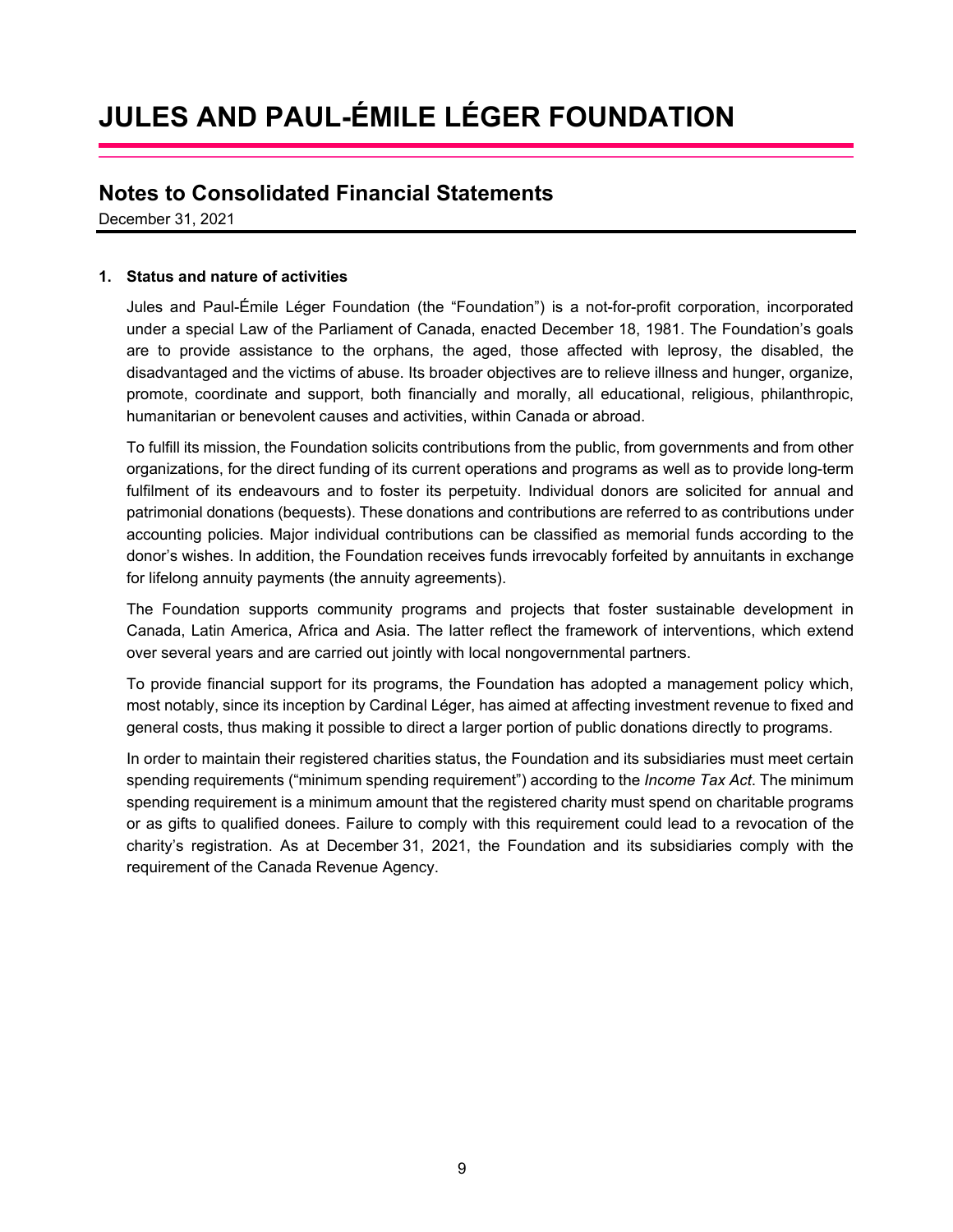## **Notes to Consolidated Financial Statements** *(continued)*

December 31, 2021

#### **2. Significant accounting policies**

These consolidated financial statements have been prepared in accordance with Canadian accounting standards for not-for-profit organizations. The significant accounting policies are as follows:

a) Consolidated financial statements

These consolidated financial statements combine the Foundation's accounts and those of its wholly owned subsidiaries:

- Cardinal Léger and His Endeavours  **Partners of the World**
- Cardinal Léger Institute for Health Partnership Publishing
- 
- Homeless Recourse  **The Gold Cross**

- 
- Elderaid The Cardinal's Partners
	-

#### b) Fund accounting

The consolidated financial statements are presented by fund.

#### *Programs Fund*

The Programs Fund consolidates all of the Foundation's activities in connection with its charitable endeavours in Canada and abroad, whether through its own programs or in partnership. Its revenue includes partners' contributions and current public donations.

#### *Life Annuities Fund*

The Life Annuities Fund reports on all operations in connection with contractual agreements whereby an annuitant irrevocably forfeits a specified lump sum in exchange for lifelong annuity payments. The annual net revenue from this activity is transferred to the Capital Growth Fund and the deficits, if needed, are reimbursed by this fund.

#### *Capital Growth Fund*

The Capital Growth Fund's purpose is to foster the Foundation's perpetuity and to provide adequate capital funding for the long-term fulfilment of all its endeavours. This fund reports contributions arising from capital funding campaigns, bequests, life insurance premium contributions and endowments. It also receives the annual net revenue of the Life Annuities Fund and reimburses, if needed, shortfalls of this fund.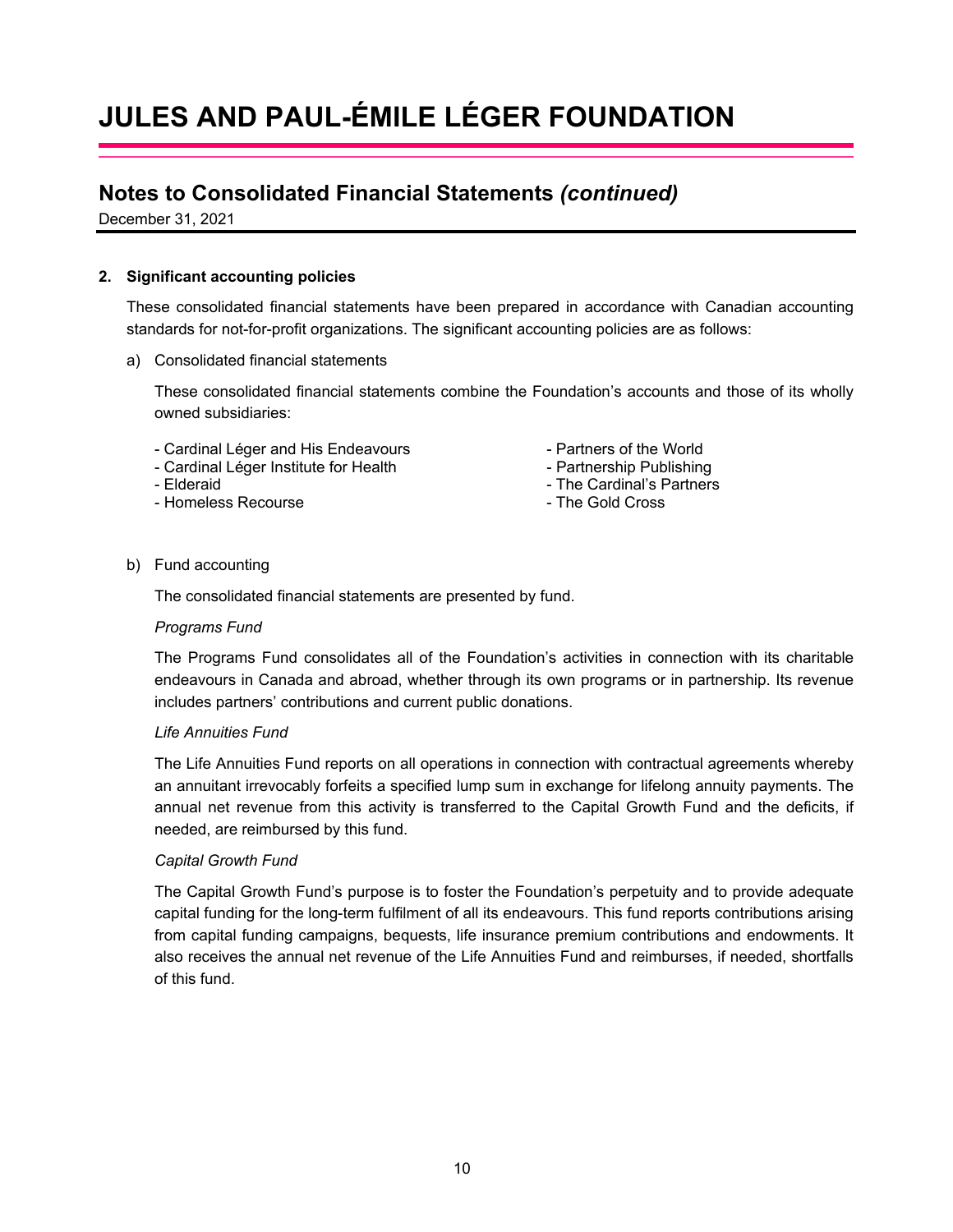## **Notes to Consolidated Financial Statements** *(continued)*

December 31, 2021

### **2. Significant accounting policies** *(continued)*

c) Financial instruments

#### *Initial measurement*

Financial assets and liabilities created or exchanged in arm's length transactions are initially measured at fair value when the Foundation becomes a party to the contractual provisions of the financial instrument. Financial instruments created or exchanged in related party transactions are initially recognized at cost. The cost of a financial instrument in a related party transaction depends on whether the instrument has repayment terms. When it does, the cost is determined using the undiscounted cash flows, excluding interest and dividend payments, of the instrument less any impairment losses previously recognized by the transferor. Otherwise, the cost is determined using the consideration transferred or received by the Foundation in the transaction.

#### *Subsequent measurement*

All financial instruments are measured at amortized cost, except for investments, which are measured at fair value at the closing date. Fair value fluctuations including interest earned, interest accrued, gains and losses realized on disposal and unrealized gains and losses are included in investment revenue.

### *Transaction costs*

Transaction costs related to financial instruments measured at fair value are expensed as incurred. Transaction costs related to other financial instruments are added to the carrying value of the asset or netted against the carrying value of the liability and are then recognized over the expected life of the instrument using the straight-line method. Any discount or premium related to an instrument measured at amortized cost is depreciated over the expected life of the item using the straight-line method and recognized as an interest revenue or expenditure in the consolidated statement of revenue, expenditure and fund balances.

#### *Depreciation*

With respect to financial assets measured at amortized cost, the Foundation recognizes an impairment loss, if any, in the consolidated statement of revenue, expenditure and fund balances when it determines that a significant adverse change has occurred in the period in the expected timing or amount of future cash flows. When the extent of impairment of a previously written-down asset decreases and this decrease can be related to an event occurring after the impairment was recognized, the previously recognized impairment loss shall be reversed in the consolidated statement of revenue, expenditure and fund balances in the period the reversal occurs.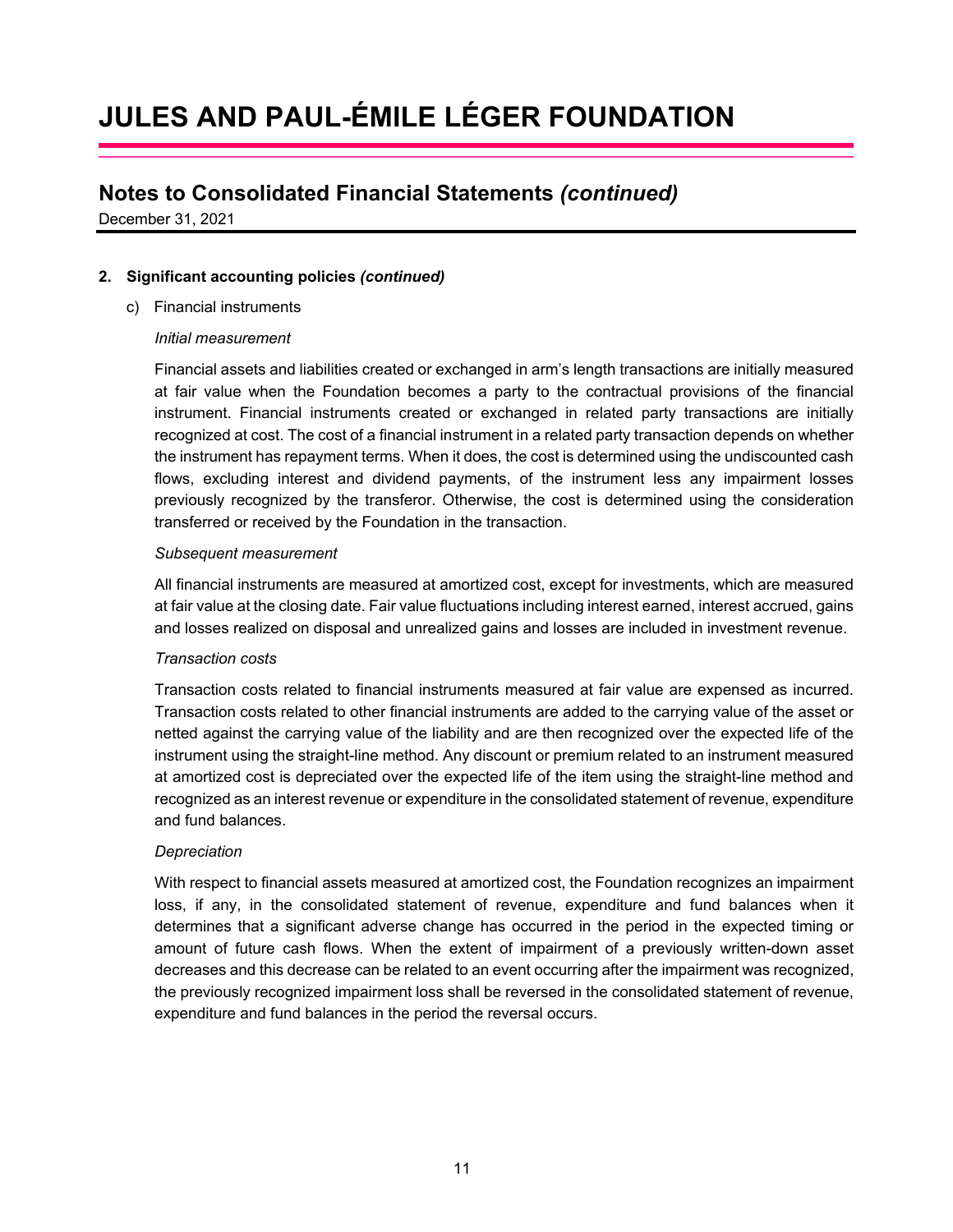## **Notes to Consolidated Financial Statements** *(continued)*

December 31, 2021

### **2. Significant accounting policies** *(continued)*

c) Financial instruments (continued)

#### *Investments*

The investments are invested through a pooled fund, which holds and manages all securities owned by the Foundation. The investments of the Programs Fund and the Capital Growth Fund are invested in a portfolio in which each fund holds a share. Net investment income of this portfolio is allocated monthly between the funds based on the share held. The investments of the Life Annuities Fund are invested in a segregated portfolio according to the liability driven investment method. Investment revenue is recognized when earned.

#### d) Capital assets

Capital assets are recorded at cost. Amortization is computed over their useful lives using the straightline method at the following rates:

|                                  | Rate            |
|----------------------------------|-----------------|
|                                  |                 |
| Furniture and equipment          | 20%             |
| Computer equipment and softwares | 30 <sup>%</sup> |
| Leasehold improvements           | Term of lease   |

#### e) Revenue recognition

The deferral method is used to record contributions.

### *Programs Fund*

Restricted contributions, which are those tied by an obligation of required use, are recognized as revenue in the year during which the related charges are incurred. Unrestricted contributions are recognized as revenue in the year they are received and if their reception is reasonably assured.

### *Life Annuities Fund*

The annuity agreements with annuitants are reported in the Life Annuities Fund and are accounted in accordance with accounting policies in force in life insurance enterprises. Annuities contracted by the annuitants are recognized as income as of the agreement date. The expenditures represent total acquisition costs of all agreements signed during the year, total annuity payments under the accrual method, and changes in the provision for future benefits. This liability is determined for each agreement in force on the basis of actuarial assumptions of future events together with a reasonable provision for adverse deviations and is revaluated annually at year end. The provision for future benefits recorded represents the amount which, added to the estimated future net investment income, will be sufficient to pay estimated future benefits and expenses on agreements in force.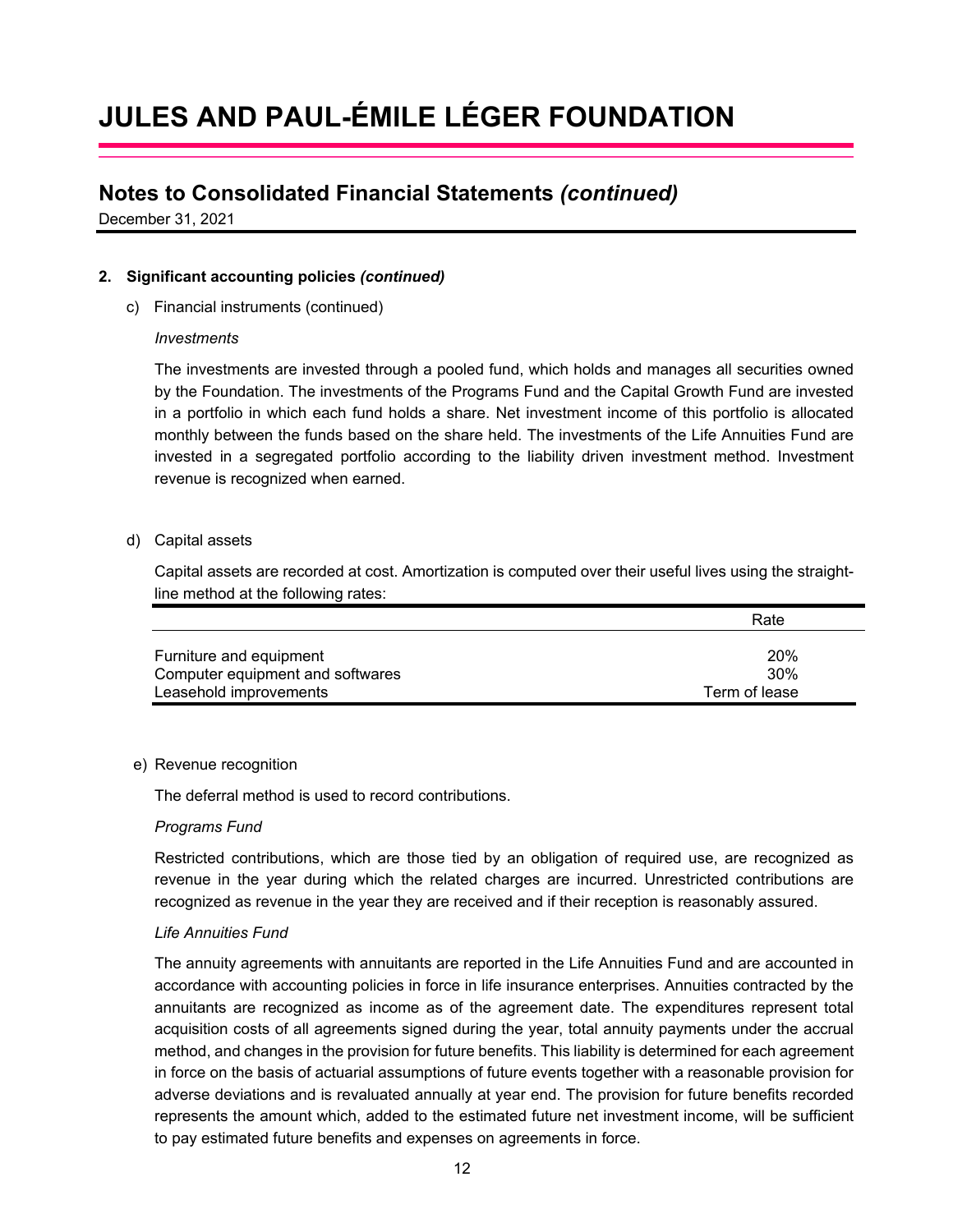## **Notes to Consolidated Financial Statements** *(continued)*

December 31, 2021

### **2. Significant accounting policies** *(continued)*

e) Revenue recognition (continued)

### *Capital Growth Fund*

Bequests are recognized as revenue as of receipt of funds or ownership transfer dates. Residuary legacies from estates are recognized as revenue when all clearance certificates have been received from taxation authorities by the liquidator.

Life insurance premiums paid by donors for policies where the Foundation or its subsidiaries are the registered owner and beneficiary are reported as revenue under donations and the offsetting policy premiums are reported as expenditure.

Donations permanently restricted by donors are registered directly to the Fund balance.

### f) Service contributions in kind

Volunteers' service contributions are not accounted for due to the difficulties in assessing their fair value. Many volunteers devote numerous hours in fund raising or services activities. In particular, all members of the Foundation Board of Directors or its committees act on a voluntary basis and receive no compensation for carrying out their duties.

However, service contributions in kind rendered by experts not paid for their services in the international programs are accounted for at their fair estimated value and are registered as revenue and expenditure.

### g) Programs expenditure recognition

Contributions are recognized when funds are transferred to the partners in charge of executing the programs. A transfer of funds is carried out following a commitment approved by the board of directors in charge and following an agreement with the partner in charge of executing the program.

Programs expenses include contributions, programs evaluation, training and reinforcement of partners, public engagement and monitoring and support.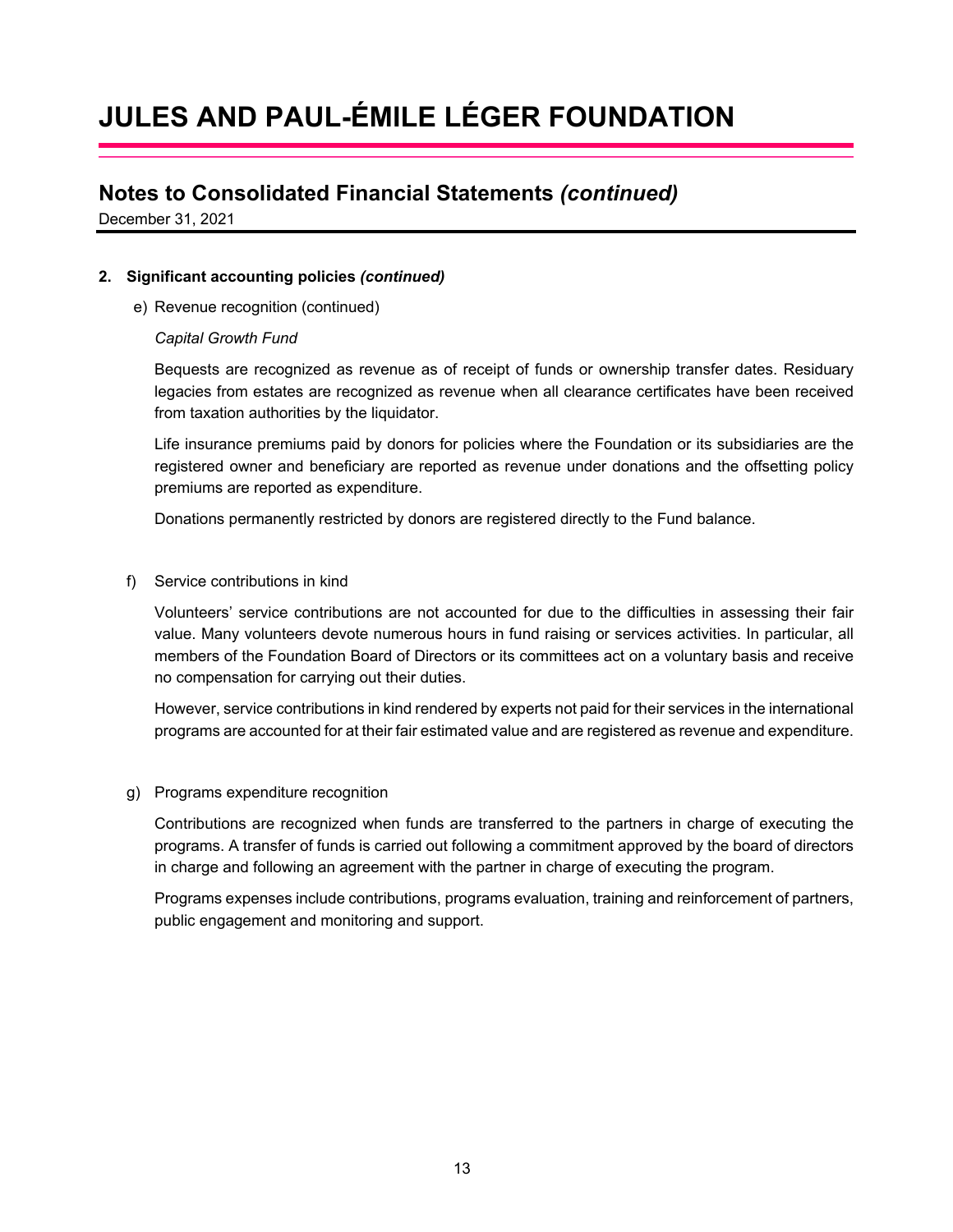## **Notes to Consolidated Financial Statements** *(continued)*

December 31, 2021

### **2. Significant accounting policies** *(continued)*

h) Expenditure allocation

The Programs Fund of the Foundation engages in three types of functions: programs, promotion and communication and administration. The cost of each of these functions is comprised of personnel cost, other expenditure directly related to the function and a portion of operating expenditure common to all functions.

Part of the objective of the Foundation is to promote engagement of the Canadian public towards humanitarian aid abroad, via different measures such as awareness, information and call to action. Also, the Foundation aims to further its work and uses its communications with the public to that effect, whether or not they are donors. Consequently, all publications of the Foundation, printed or electronic, are conceived to include a specific educational part. Hence, the costs related to these communications with the public are split between the programs function and the promotion and communication function.

The common or indirect operational expenditure are split between the functions according to bases adapted to each type of cost and applied consistently each year. The bases are as follows:

- administrative payroll is split according to the compilation of time spent by personnel on each function;
- cost of services and other consumables (telephone, mail, messaging, stationery, printing, equipment rental) is split according to use;
- cost of physical resources (supplies, computer equipment and softwares, amortization and miscellaneous) is split according to the number of employees of each service.
- i) Translation of foreign currencies

Monetary assets and liabilities denominated in foreign currencies are translated at rates in effect at the consolidated balance sheet dates, while non-monetary items are translated at historical rates. Revenue items (mainly investment income) are translated at average monthly exchange rates and expenditures related to transactions in foreign currencies are translated at rates in effect on the transaction date. Translation gains and losses occur only for foreign currency cash and investments and are included in investment revenue.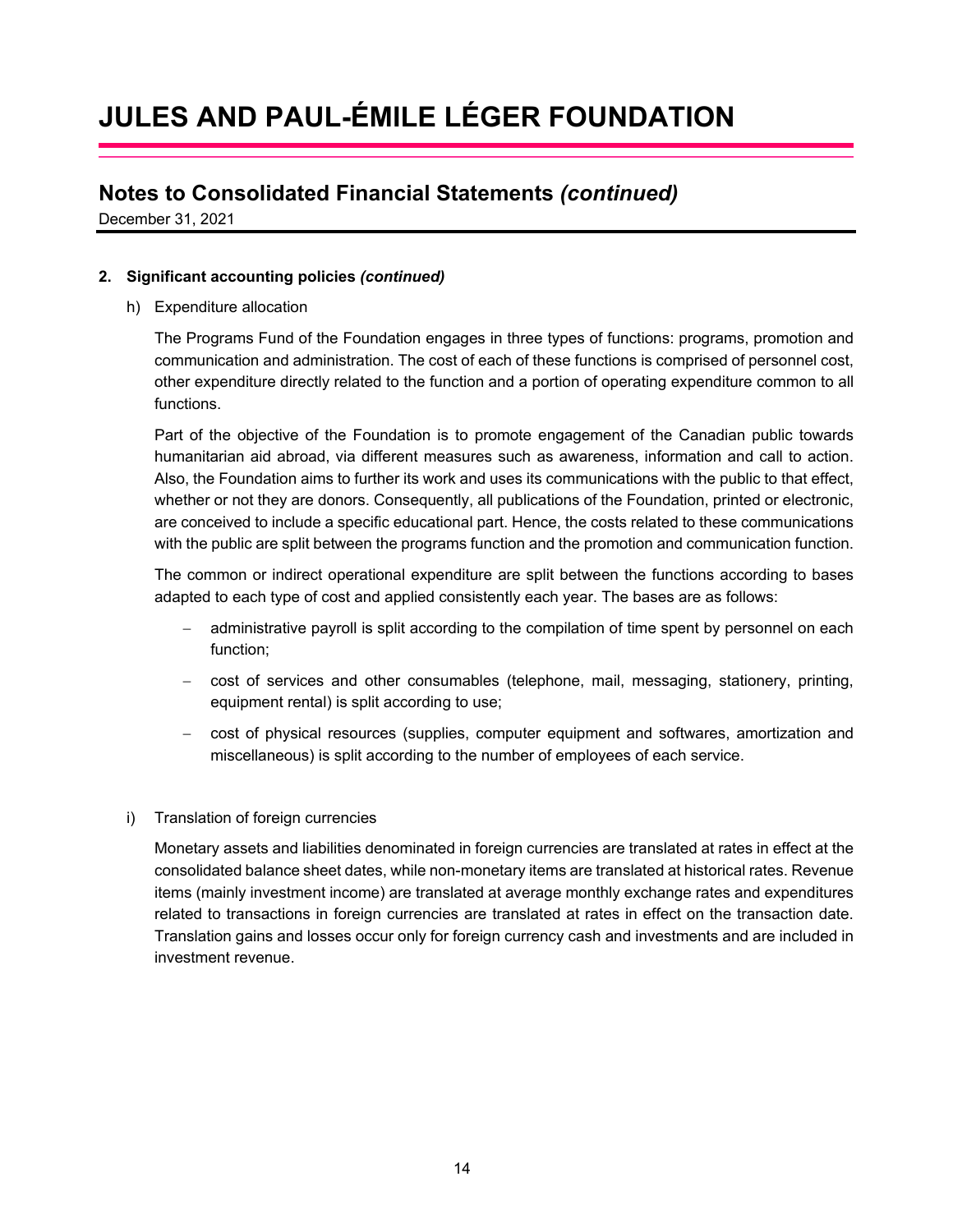## **Notes to Consolidated Financial Statements** *(continued)*

December 31, 2021

### **2. Significant accounting policies** *(continued)*

### j) Use of estimates

The preparation of consolidated financial statements requires management to make estimates and assumptions that affect the amounts reported in the consolidated financial statements and accompanying notes. These estimates and assumptions are based on management's knowledge of ongoing activities. Among the principal components of the consolidated financial statements requiring management to establish estimates is the provision for future benefits. Actual results could differ from those estimates.

### **3. Investments**

|                           | 2021              | 2020       |
|---------------------------|-------------------|------------|
|                           | <b>Fair value</b> | Fair value |
|                           | \$                | \$         |
| By type of securities:    |                   |            |
| Cash and short-term notes | 152,540           | 644,624    |
| Fixed income securities*  | 27, 185, 815      | 27,711,625 |
| Equity securities         | 23,439,378        | 19,790,832 |
| Accrued revenue           | 79,352            | 92,836     |
|                           | 50,857,085        | 48,239,917 |
| Geographically:           |                   |            |
| Canadian securities       | 29,540,875        | 35,283,338 |
| Foreign securities        | 21,316,210        | 12,956,579 |
|                           | 50,857,085        | 48,239,917 |

\*Fixed income securities held as at December 31, 2021 in the Life Annuities Fund portfolio present an average duration of 6.6 years (6.7 years as at December 31, 2020) and an average yield of 1.9% (1.2% in 2020).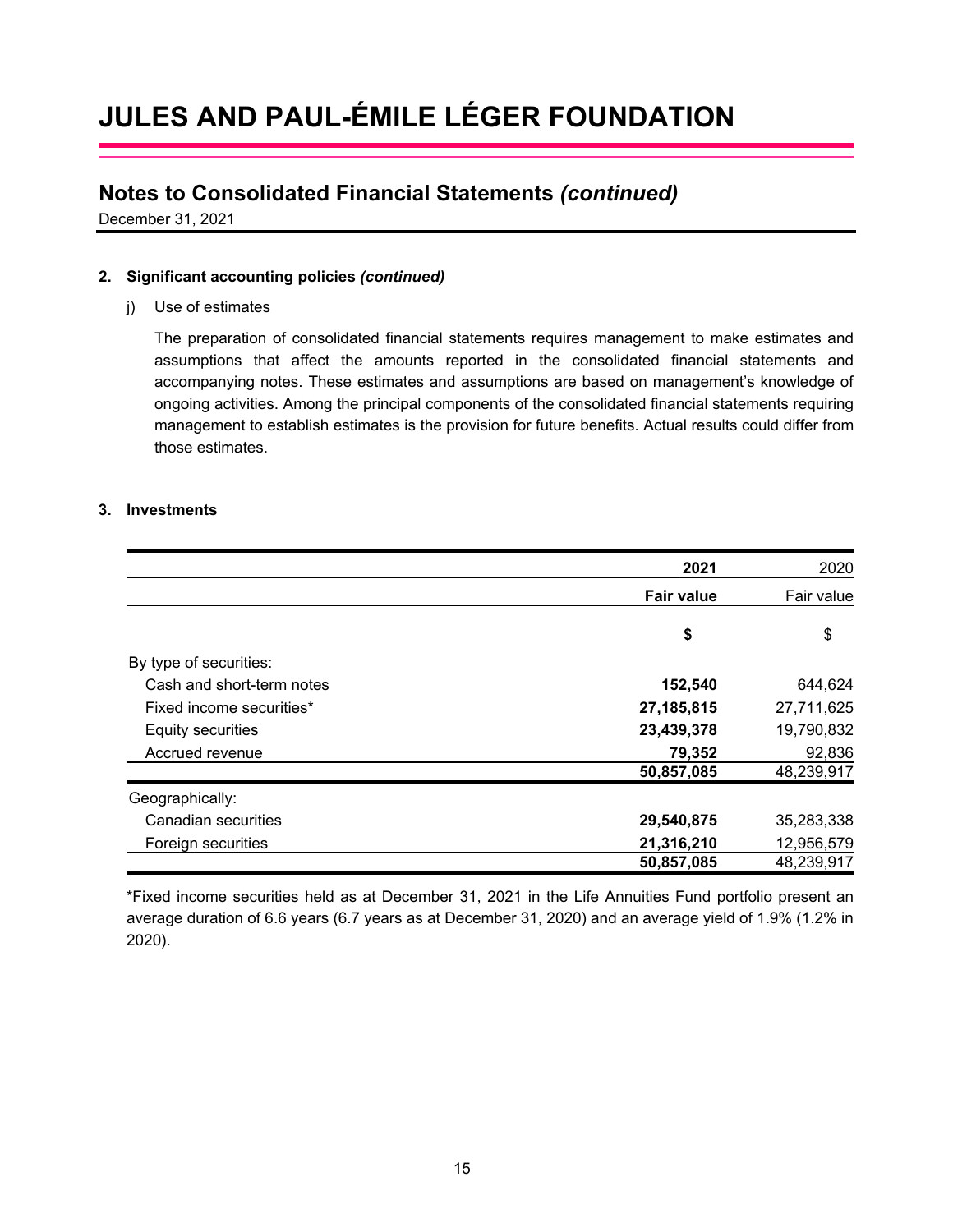## **Notes to Consolidated Financial Statements** *(continued)*

December 31, 2021

### **4. Capital assets**

|                                  | 2021                                       |           |                          |
|----------------------------------|--------------------------------------------|-----------|--------------------------|
|                                  | <b>Accumulated</b><br>amortization<br>Cost |           | <b>Net book</b><br>value |
|                                  | \$                                         | \$        | \$                       |
| Furniture and equipment          | 187,249                                    | 185,998   | 1,251                    |
| Computer equipment and softwares | 596,371                                    | 554,635   | 41,736                   |
| Leasehold improvements           | 408,993                                    | 380,022   | 28,971                   |
|                                  | 1,192,613                                  | 1,120,655 | 71,958                   |

Amortization expense for the year amounts to \$52,200 (\$45,152 in 2020).

|                                  |           | 2020                        |                   |
|----------------------------------|-----------|-----------------------------|-------------------|
|                                  | Cost      | Accumulated<br>amortization | Net book<br>value |
|                                  | \$        | \$                          | \$                |
| Furniture and equipment          | 187,249   | 183,965                     | 3,284             |
| Computer equipment and softwares | 611,074   | 530,126                     | 80,948            |
| Leasehold improvements           | 400,992   | 375,858                     | 25,134            |
|                                  | 1,199,315 | 1,089,949                   | 109,366           |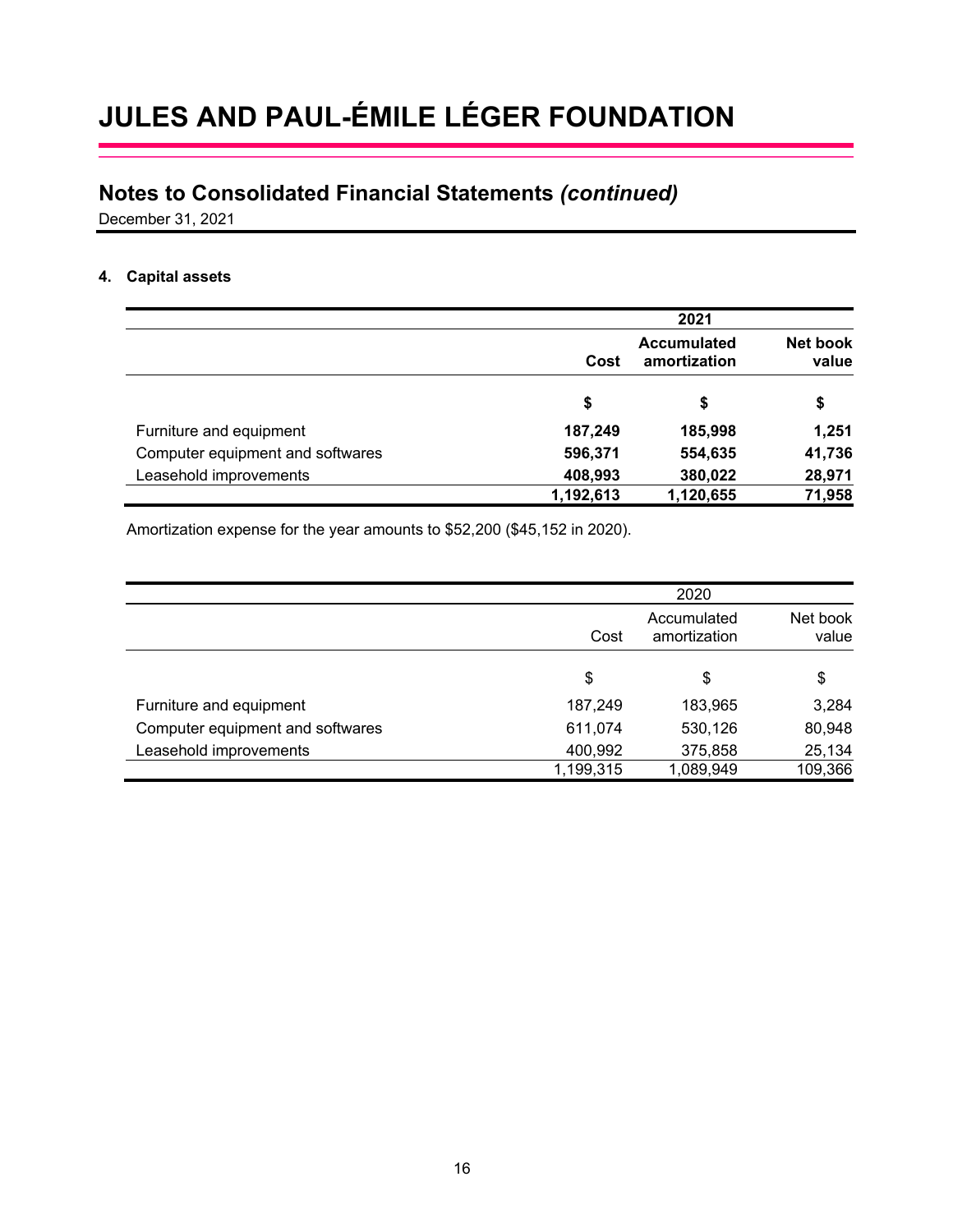## **Notes to Consolidated Financial Statements** *(continued)*

December 31, 2021

**5. Deferred contributions from governments and deferred contributions from the public and organizations** 

The deferred contributions from governments are detailed as follows:

|                                                                  | 2021          | 2020        |
|------------------------------------------------------------------|---------------|-------------|
|                                                                  | \$            | \$          |
| Deferred contributions, beginning of year                        | 1,030,256     | 1,984,815   |
| Contributions received during the year                           | 3,891,569     | 3,768,143   |
|                                                                  | 4,921,825     | 5,752,958   |
| Contributions recognized as revenue during the year              | (4, 345, 171) | (4,722,702) |
| Deferred contributions, end of year                              | 576,654       | 1,030,256   |
| Represented by:                                                  |               |             |
| Climate change adaptation project of communities in Burkina Faso | 201,383       |             |
| Maternal and Child Health (MCH) project in Haiti                 |               | 857,903     |
| Humanitarian aid project in the Extreme North Region of Cameroon | 188,155       | 172,353     |
| Humanitarian aid project in the State of Borno in Nigeria        | 187,116       |             |
|                                                                  | 576,654       | 1.030.256   |

Deferred contributions from the public and organizations come from different sources and are related to different campaigns. They are detailed as follows:

|                                                     | 2021        | 2020        |
|-----------------------------------------------------|-------------|-------------|
|                                                     |             |             |
|                                                     | \$          | \$          |
| Deferred contributions, beginning of year           | 824,770     | 676,684     |
| Contributions received during the year              | 1,991,064   | 1,952,794   |
|                                                     | 2,815,834   | 2,629,478   |
| Contributions recognized as revenue during the year | (2,305,402) | (1,804,708) |
| Deferred contributions, end of year                 | 510,432     | 824,770     |
| Represented by:                                     |             |             |
| International projects                              |             | 215,282     |
| Domestic projects                                   |             | 150,000     |
| Gilberte Falardeau Fund                             | 451,500     | 451,500     |
| Other restricted donations and deposits             | 58,932      | 7,988       |
|                                                     | 510,432     | 824,770     |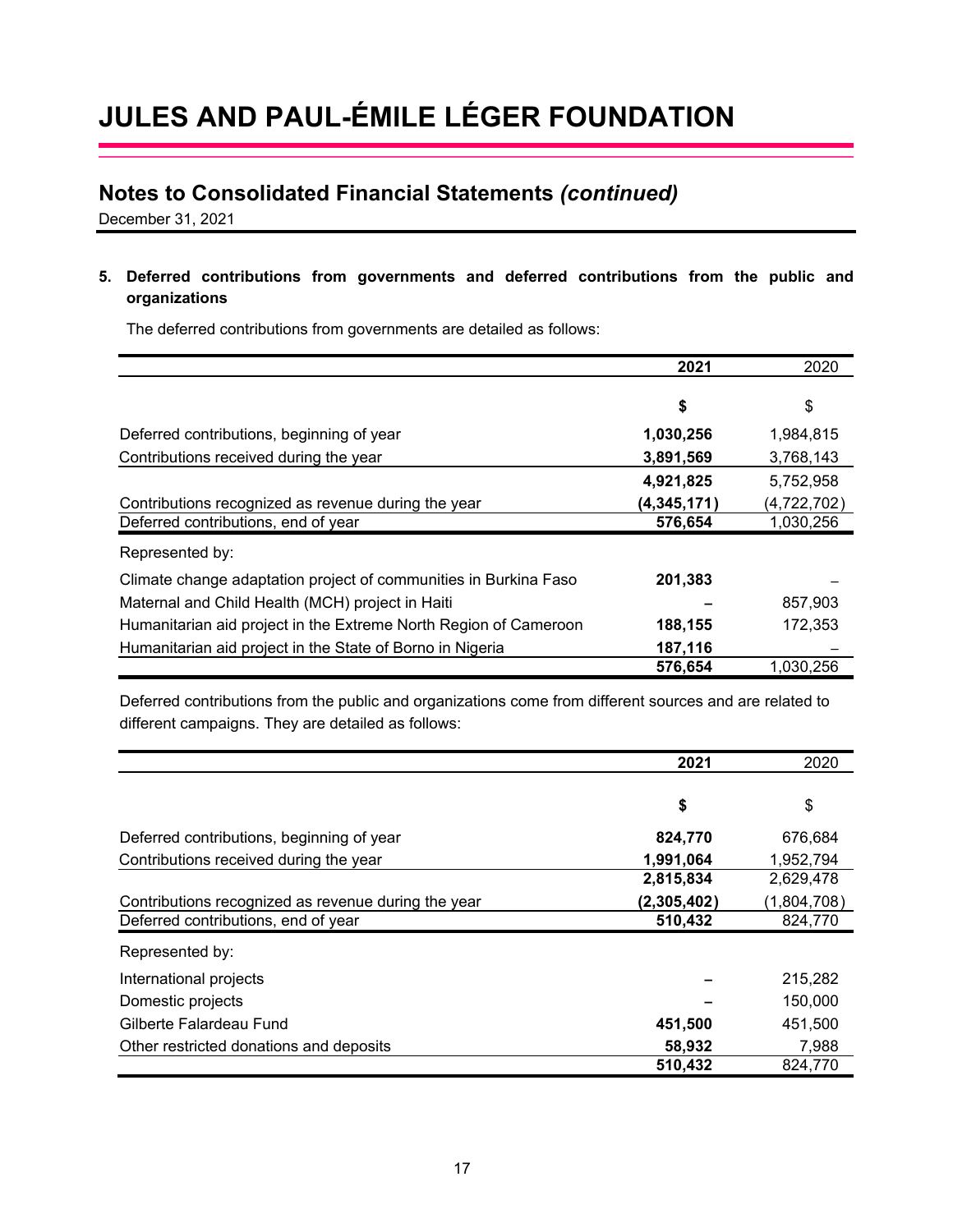## **Notes to Consolidated Financial Statements** *(continued)*

December 31, 2021

### **6. Provision for future benefits of the Life Annuities Fund**

The provision for future benefits is computed on a going concern basis and recognizes the degree of risk inherent to these commitments and includes a provision for adverse deviations.

The changes in provision for future benefits for the year are a result of the following operations:

|                                                    | 2021        | 2020        |
|----------------------------------------------------|-------------|-------------|
|                                                    | \$          | \$          |
| Change in provision:                               |             |             |
| New agreements                                     | 425,151     | 613,004     |
| In force                                           | (2,225,006) | (3,870,303) |
|                                                    | (1,799,855) | (3,257,299) |
| Change in assumptions and methodology              |             | 1,238,000   |
| Net change for the year recorded as expenditure    | (1,799,855) | (2,019,299) |
| Provision for future benefits at beginning of year | 15,771,351  | 17,790,650  |
| Provision for future benefits at end of year       | 13,971,496  | 15,771,351  |

In order to ascertain the actuarial valuation of obligations related to annuity agreements actually in force, management mandates independent actuaries to evaluate these liabilities on a two-year basis. In conformity with this practice, the provision for future benefits was subjected to an independent actuarial valuation as at December 31, 2020. Life expectancy tables and other actuarial assumptions used in the last independent valuation were used by management to determine the provision for future benefits as at December 31, 2021.

Annuity operations being the only activities of the Life Annuities Fund, its investments represent all the assets backing the provision for future benefits. These investments are invested in a segregated portfolio according to the liability driven investment method. The investment policy and portfolio asset target mix take into account estimated future cash requirements to provide for the Life Annuities Fund's commitments and inherent risks of its asset-backed liabilities. The portfolio owns securities with similar underlying characteristics to its commitments.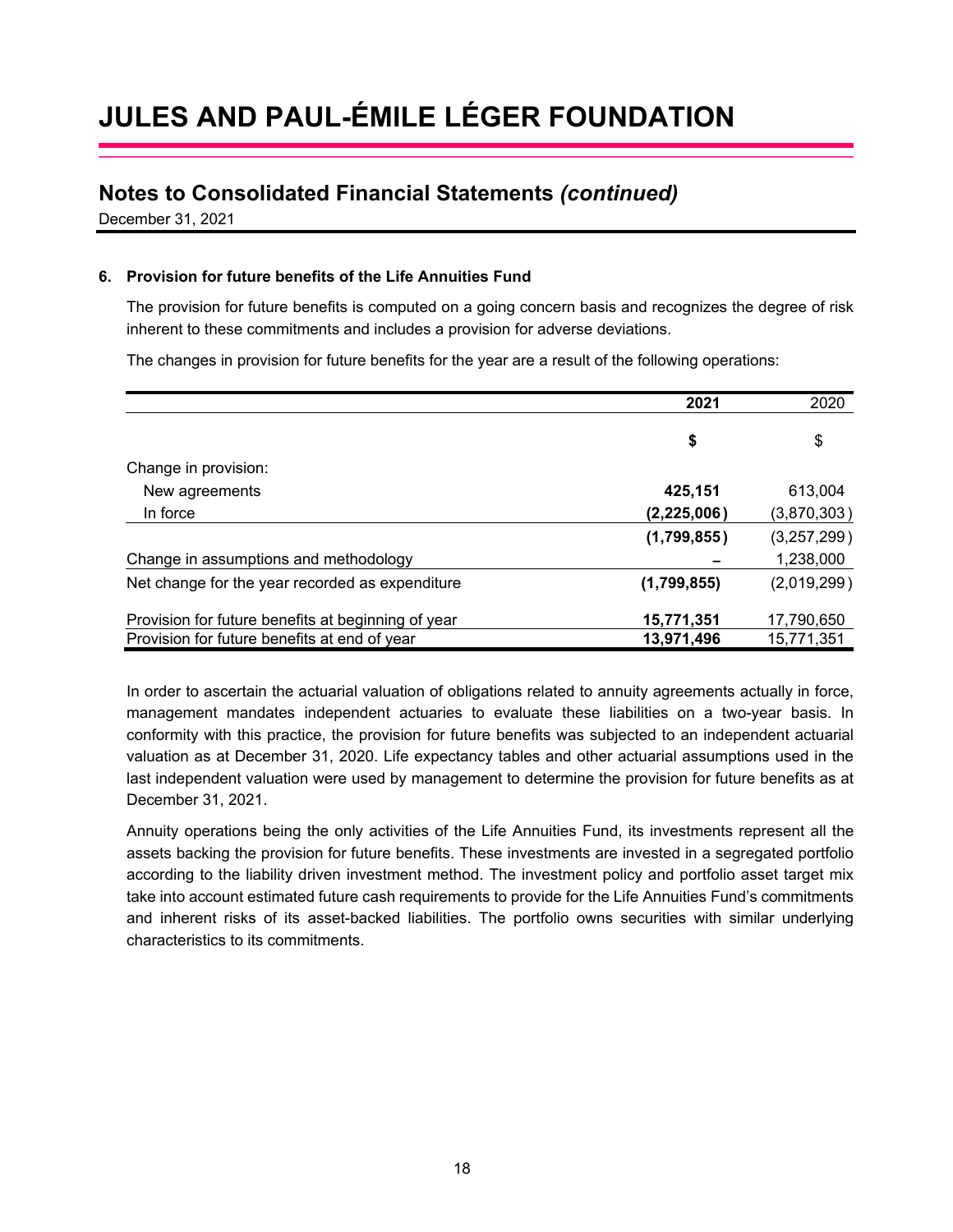## **Notes to Consolidated Financial Statements** *(continued)*

December 31, 2021

### **7. Capital Growth Fund permanently restricted fund balance**

The Capital Growth Fund permanently restricted fund balance is composed of the following endowments:

|                                                | 2021       | 2020      |
|------------------------------------------------|------------|-----------|
|                                                | \$         | \$        |
| Carmen Bordeleau Memorial Fund                 | 4,452,363  | 3,841,705 |
| Jeanne Fund                                    | 1,631,649  | 1,407,862 |
| Jean-Charles Clouet Memorial Fund              | 1,113,264  | 960,576   |
| Serkmet Fund                                   | 841,770    | 727,893   |
| Eugène Beauregard Memorial Fund                | 834,657    | 720,181   |
| Dr Dag Munro and Micheline Groleau Fund        | 717,467    | 619,064   |
| Cécile Moussali Memorial Fund                  | 233,374    | 201,366   |
| Claire Langlois Memorial Fund                  | 201,267    | 173,663   |
| <b>Maurice Picory Memorial Fund</b>            | 173,002    | 149,274   |
| Félix-Adolphe and Stella Senécal Memorial Fund | 131,843    | 113,760   |
|                                                | 10,330,656 | 8,915,344 |

In accordance with the policy adopted by management regarding the administration of amounts restricted by donors, the original amount restricted by a donor is increased or decreased according to the change in fair value of related investments. As at December 31, 2021, the original amounts restricted by donors total \$4,620,005 (\$4,620,005 as at December 31, 2020).

### **8. Investment revenue**

|                                                          | 2021       | 2020       |
|----------------------------------------------------------|------------|------------|
|                                                          |            |            |
|                                                          | \$         | \$         |
| Interest and dividends                                   | 1,936,104  | 1,703,754  |
| Increase in fair value                                   | 4,264,429  | 4,150,549  |
|                                                          | 6,200,533  | 5,854,303  |
| Asset management, safekeeping and performance evaluation |            |            |
| expenses                                                 | (283, 968) | (247, 290) |
|                                                          | 5,916,565  | 5,607,013  |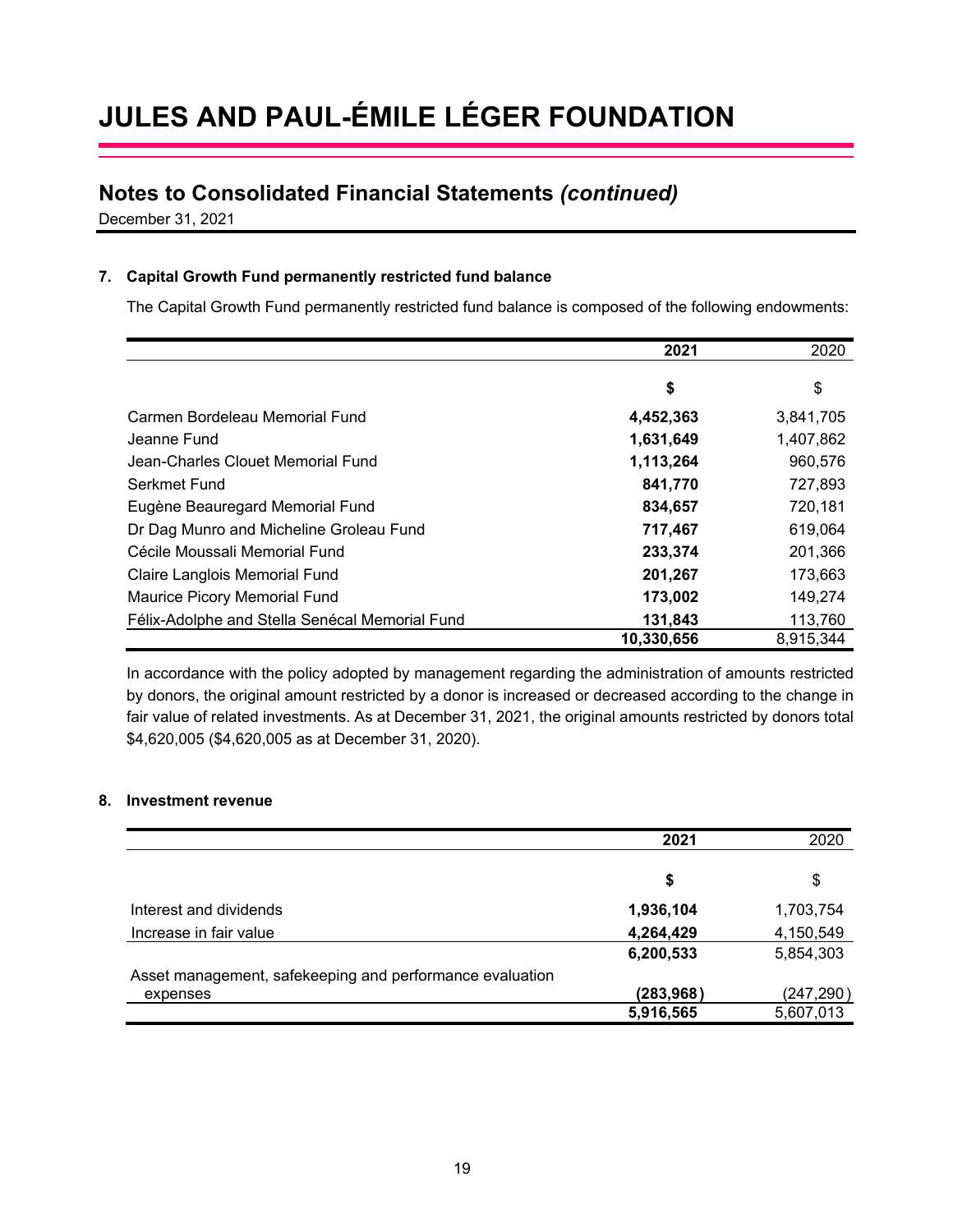## **Notes to Consolidated Financial Statements** *(continued)*

December 31, 2021

### **9. Programs Fund expenditure allocation**

|                                   |                 | 2021                                  |                       |
|-----------------------------------|-----------------|---------------------------------------|-----------------------|
|                                   | <b>Programs</b> | <b>Promotion and</b><br>communication | <b>Administration</b> |
|                                   | \$              | \$                                    | \$                    |
| Total before allocation           | 8,255,153       | 1,190,030                             | 1,199,156             |
| Allocation of common expenditure: |                 |                                       |                       |
| Administrative payroll            | 130,387         | 126,560                               | (256, 947)            |
| Services and other consumables    | 20,242          | 32,488                                | (52, 730)             |
| Physical resources                | 48,712          | 52,885                                | (101,597)             |
|                                   | 199,341         | 211,933                               | (411,274)             |
|                                   | 8,454,494       | 1,401,963                             | 787,882               |
| Public engagement expenditure     | 175,612         | (175, 612)                            |                       |
| Total after allocation            | 8,630,106       | 1,226,351                             | 787,882               |

|                                   |           | 2020          |                |
|-----------------------------------|-----------|---------------|----------------|
|                                   |           | Promotion and |                |
|                                   | Programs  | communication | Administration |
|                                   |           |               |                |
|                                   | \$        | \$            | \$             |
| Total before allocation           | 7,906,311 | 1,294,551     | 1,323,094      |
| Allocation of common expenditure: |           |               |                |
| Administrative payroll            | 121,352   | 138,877       | (260, 229)     |
| Services and other consumables    | 17,757    | 27,500        | (45, 257)      |
| Physical resources                | 51,037    | 56,485        | (107, 522)     |
|                                   | 190,146   | 222,862       | (413,008)      |
|                                   | 8,096,457 | 1,517,413     | 910,086        |
| Public engagement expenditure     | 149,058   | (149, 058)    |                |
| Total after allocation            | 8,245,515 | 1,368,355     | 910,086        |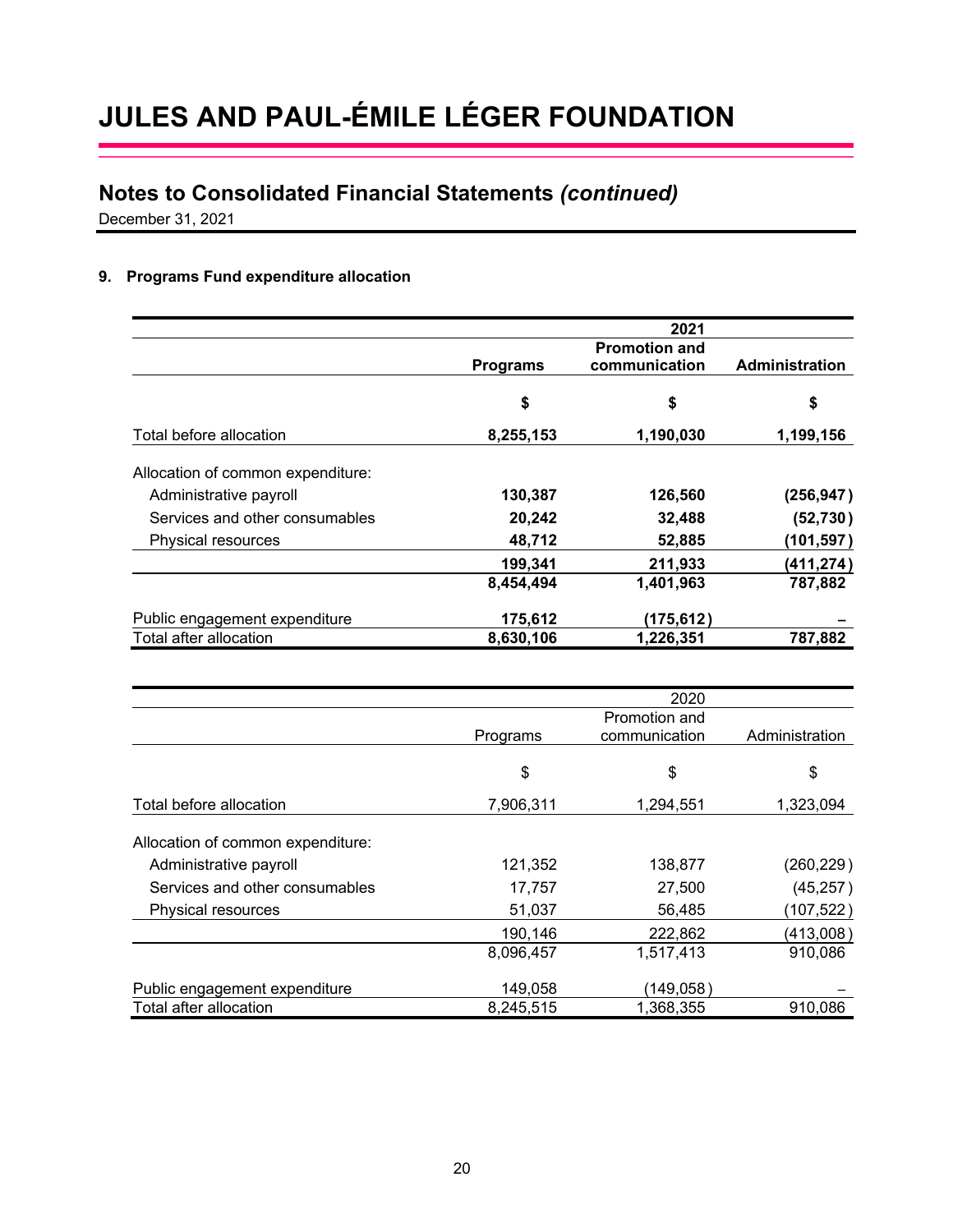### **Notes to Consolidated Financial Statements** *(continued)*

December 31, 2021

#### **10. Programs**

|                                                                |                                  |                             | 2020      | 2019      |
|----------------------------------------------------------------|----------------------------------|-----------------------------|-----------|-----------|
|                                                                | <b>International</b><br>programs | <b>Domestic</b><br>programs | Total     | Total     |
|                                                                | \$                               | \$                          | \$        | \$        |
| Contributions                                                  | 5,206,694                        | 1,300,000                   | 6,506,694 | 6,112,978 |
| Programs evaluation, training and<br>reinforcement of partners | 189,101                          | 201,845                     | 390,946   | 440,611   |
| Public engagement                                              | 139,453                          | 35,076                      | 174,529   | 178,179   |
| Monitoring and support                                         | 1,240,142                        | 317,795                     | 1,557,937 | 1,513,747 |
|                                                                | 6,775,390                        | 1,854,716                   | 8,630,106 | 8,245,515 |

#### **11. Life insurance policies**

The insured capital under donors' insurance policies, of which the Foundation or one of its subsidiaries is owner and beneficiary, amounts to \$2,499,045 as at December 31, 2021 (\$2,534,045 as at December 31, 2020) and will be recorded upon the donors' death.

### **12. Estates under settlement**

Assets for estates under settlement for which the Foundation is liquidator are held in trust until they are recognized. The value of these assets amounts to \$1,986,280 as at December 31, 2021 (\$1,908,846 as at December 31, 2020).

### **13. Pension plan**

The Foundation has a defined contribution plan providing pension benefits to its employees. The Foundation's financial obligations towards the plan are discharged regularly and, as at December 31, 2021, all obligations have been recorded in the accounts. The annual expense and payment amount to \$122,562 (\$128,599 in 2020).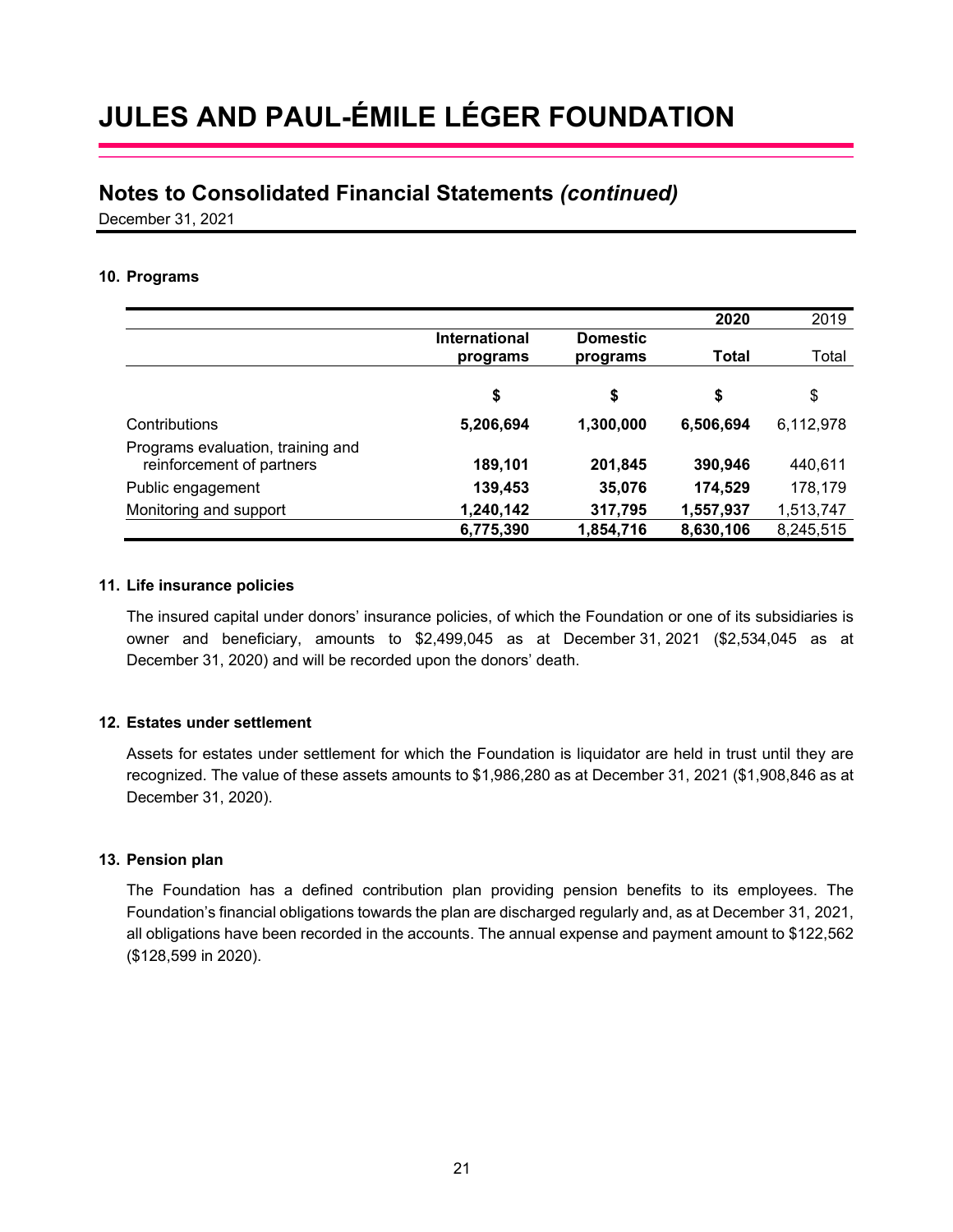### **Notes to Consolidated Financial Statements** *(continued)*

December 31, 2021

### **14. Commitments**

#### *Programs*

The Foundation's programs promote sustainable development and span over several years. Programs committed by the Foundation and its subsidiaries beyond December 31, 2021 are as follows:

|      | \$        |
|------|-----------|
| 2022 | 1,894,106 |
| 2023 | 1,439,355 |
| 2024 | 671,477   |
| 2025 | 143,762   |
|      | 4,148,700 |

An important portion of the financing of the international programs comes from the Canadian and Québec governments. A financing agreement was entered into with Global Affairs Canada (GAC) for the citizen participation project in Haiti for 2021 to 2025 and two others for the humanitarian aid projects in the Extreme North Region of Cameroon and in the State of Borno in Nigeria for 2021 to 2022. A financing agreement was entered into with the ministère de l'Environnement et de la Lutte contre les changements climatiques for the climate change adaptation project of communities in Burkina Faso 2021 to 2023 and another with the ministère des Relations internationales et de la Francophonie for the social equity project in Burkina Faso for 2019 to 2022. The commitments related to these projects, included in the above total, amount to \$3,620,107 of which \$3,091,021 will be paid by the governments.

### *Office premises and equipment*

The Foundation is bound by an operating lease for its office premises until at least September 30, 2025 and operating lease contracts for equipment expiring up to November 2023 which provide for minimum lease payments as follows:

|      | \$      |
|------|---------|
| 2022 | 89,380  |
| 2023 | 86,359  |
| 2024 | 77,293  |
| 2025 | 57,970  |
|      | 311,002 |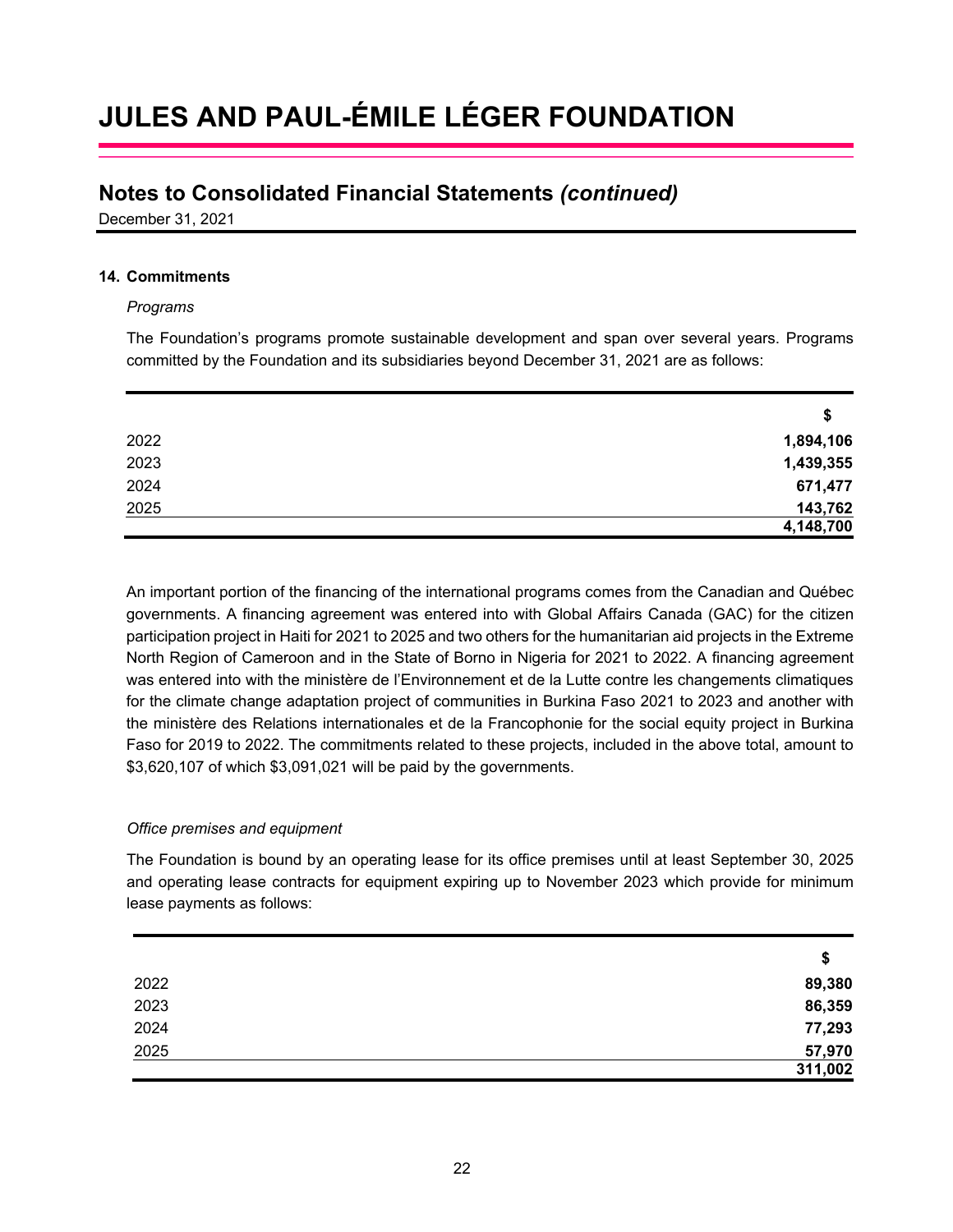## **Notes to Consolidated Financial Statements** *(continued)*

December 31, 2021

#### **15. Financial Instruments**

In view of its financial assets, the Foundation is exposed to the following risks related to the use of financial instruments:

#### *Foreign exchange risk*

A significant number of the international programs are carried out in foreign currencies. The Foundation is therefore exposed to currency fluctuations.

Investments in world securities are held through units of an investment fund which are in Canadian dollars. However, the investments made by this fund are in foreign currencies. The Foundation is therefore indirectly subject to a foreign exchange risk.

The Foundation does not actively manage this risk.

#### *Interest rate risk*

Amongst the Foundation's assets, only investments in fixed income securities carry a market risk arising from interest rate fluctuations. The Foundation manages this risk through the constraints of its investment policy imposed to its pooled fund portfolio managers.

#### *Price risk*

Price risk is the risk stemming from the volatility of security prices. The Foundation is exposed to market risk because it holds equity and investment funds units. The actual level of risk to which the Foundation is exposed varies according to market situation and asset mix.

#### *Credit risk*

The maximum credit risk for the Foundation is limited to the fair value of investments as presented on the consolidated balance sheet.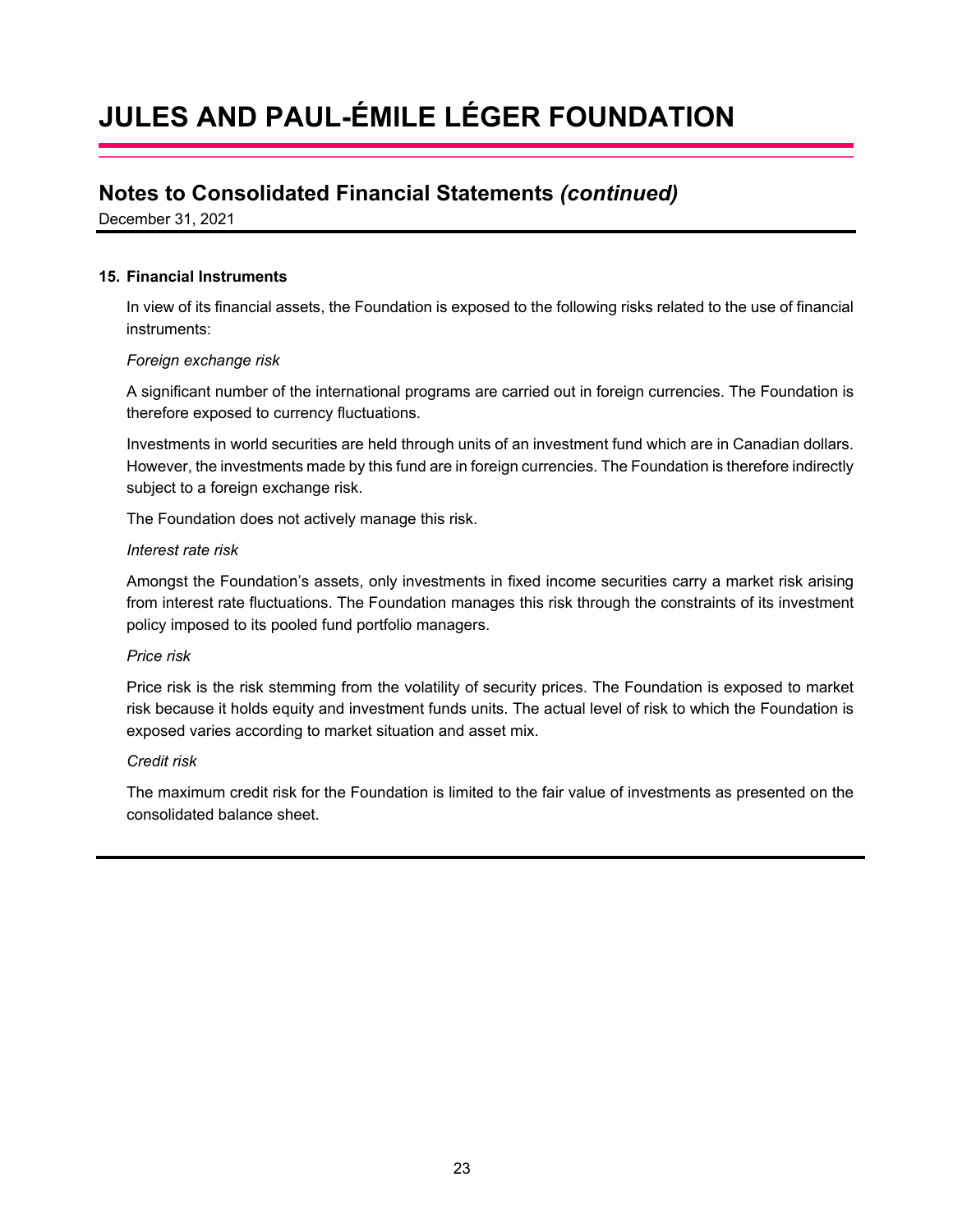## **Supplementary Financial Data:**

## **Consolidated Statement of Revenue, Expenditure and Fund Balances**

### *Programs Fund*

| Year ended December 31                                                         | 2021          | 2020        |
|--------------------------------------------------------------------------------|---------------|-------------|
|                                                                                | \$            | \$          |
| Revenue:                                                                       |               |             |
| Canadian government                                                            | 3,846,165     | 4,623,713   |
| Québec government                                                              | 499,006       | 98,989      |
| Donations                                                                      | 2,305,402     | 1,804,708   |
| Investments                                                                    | 726,799       | 622,815     |
|                                                                                | 7,377,372     | 7,150,225   |
| <b>Expenditure:</b>                                                            |               |             |
| Programs                                                                       | 8,630,106     | 8,245,515   |
| Promotion and communication                                                    | 1,226,351     | 1,368,355   |
| Administration                                                                 | 787,882       | 910,086     |
|                                                                                | 10,644,339    | 10,523,956  |
| Deficiency of revenue over expenditure                                         | (3, 266, 967) | (3,373,731) |
| Transfer from the Capital Growth Fund for the<br>funding of current operations | 3,468,147     | 3,571,783   |
| Change in Fund Balance due to current year operations                          | 201,180       | 198,052     |
| Fund Balance at beginning of year                                              | 3,125,109     | 2,927,057   |
| Fund Balance at end of year                                                    | 3,326,289     | 3,125,109   |
| Represented by:                                                                |               |             |
| Fund Balance invested in capital assets                                        | 71,958        | 109,366     |
| Fund Balance available for funding working capital<br>and program commitments  | 3,254,331     | 3,015,743   |
|                                                                                | 3,326,289     | 3,125,109   |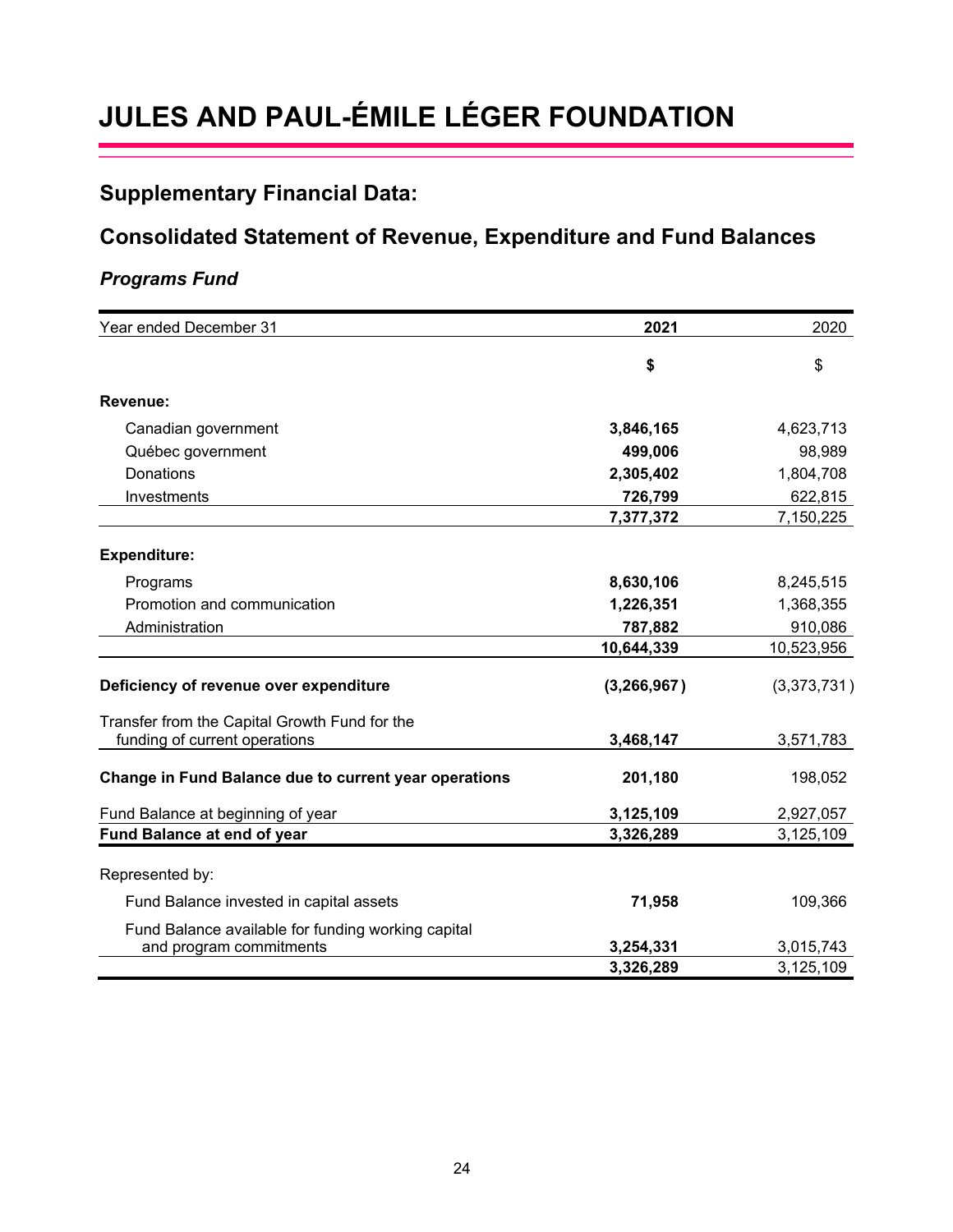## **Supplementary Financial Data:**

## **Consolidated Statement of Revenue, Expenditure and Fund Balances**

## *Life Annuities Fund*

| Year ended December 31                                           | 2021        | 2020          |
|------------------------------------------------------------------|-------------|---------------|
|                                                                  | \$          | \$            |
| Revenue:                                                         |             |               |
| Annuities contracted                                             | 634,777     | 938,246       |
| Investments                                                      | (364, 749)  | 2,321,142     |
|                                                                  | 270,028     | 3,259,388     |
| <b>Expenditure:</b>                                              |             |               |
| Annuities paid                                                   | 1,679,883   | 1,821,932     |
| Change in provision for future benefits                          | (1,799,855) | (3,257,299)   |
| Change in assumptions and methodology                            |             | 1,238,000     |
| Promotion and communication                                      | 63,478      | 93,825        |
| Administration                                                   | 74,134      | 106,195       |
|                                                                  | 17,640      | 2,653         |
| <b>Excess of revenue over expenditure</b>                        | 252,388     | 3,256,735     |
| Transfer of the current year's excess to the Capital Growth Fund | (252, 388)  | (3, 256, 735) |
| Change in Fund Balance due to current year operations            |             |               |
| Fund Balance at beginning of year                                |             |               |
| Fund Balance at end of year                                      |             |               |